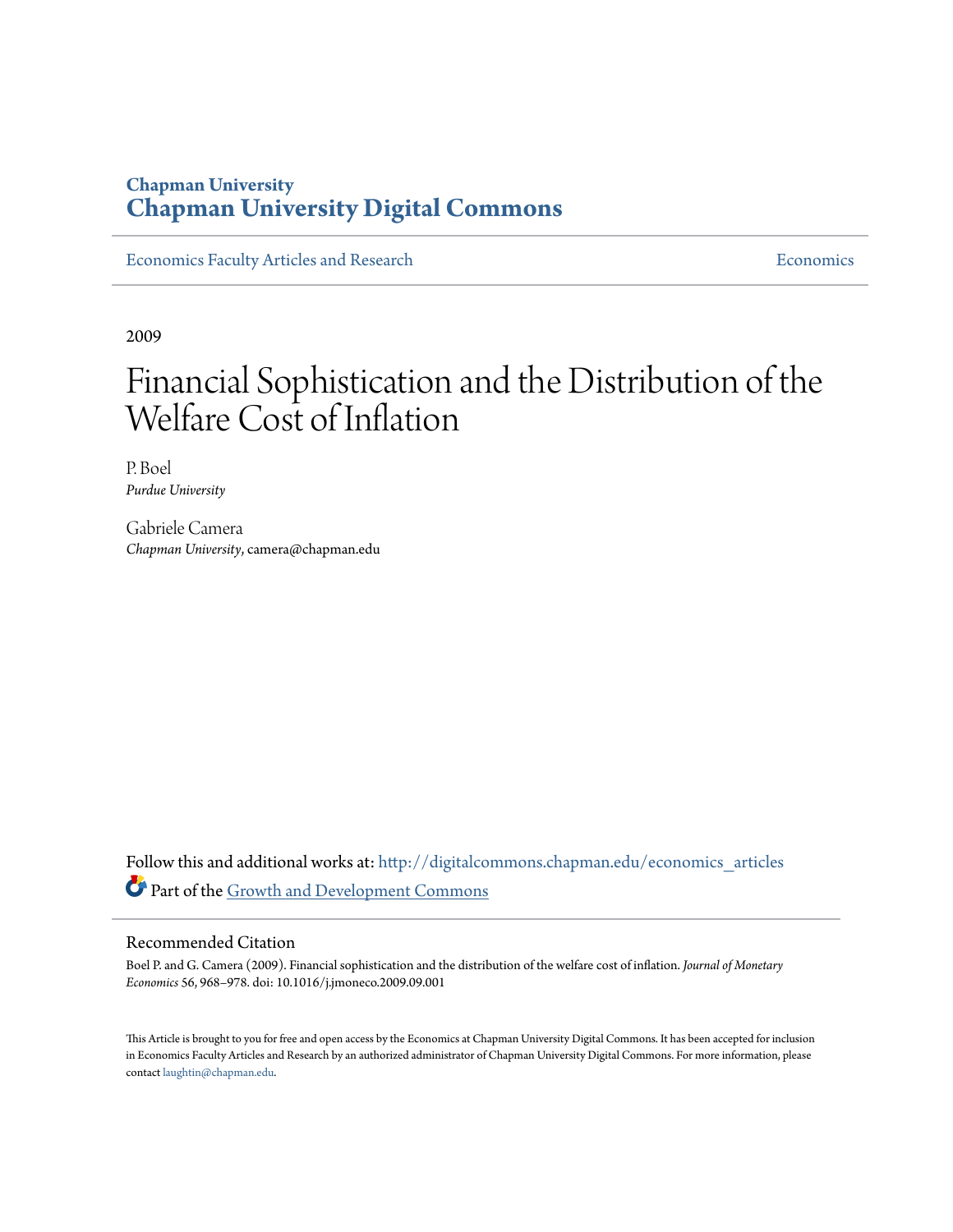### Financial Sophistication and the Distribution of the Welfare Cost of Inflation

#### **Comments**

NOTICE: this is the author's version of a work that was accepted for publication in Journal of Monetary Economics. Changes resulting from the publishing process, such as peer review, editing, corrections, structural formatting, and other quality control mechanisms may not be reflected in this document. Changes may have been made to this work since it was submitted for publication. A definitive version was subsequently published in *Journal of Monetary Economics*, volume 56 (2009). [DOI: 10.1016/j.jmoneco.2009.09.001](http://dx.doi.org/10.1016/j.jmoneco.2009.09.001)

The Creative Commons license below applies only to this version of the article.

#### **Creative Commons License**  $\bigcirc$   $\circ$

This work is licensed under a [Creative Commons Attribution-Noncommercial-No Derivative Works 4.0](http://creativecommons.org/licenses/by-nc-nd/4.0/) [License.](http://creativecommons.org/licenses/by-nc-nd/4.0/)

**Copyright** Elsevier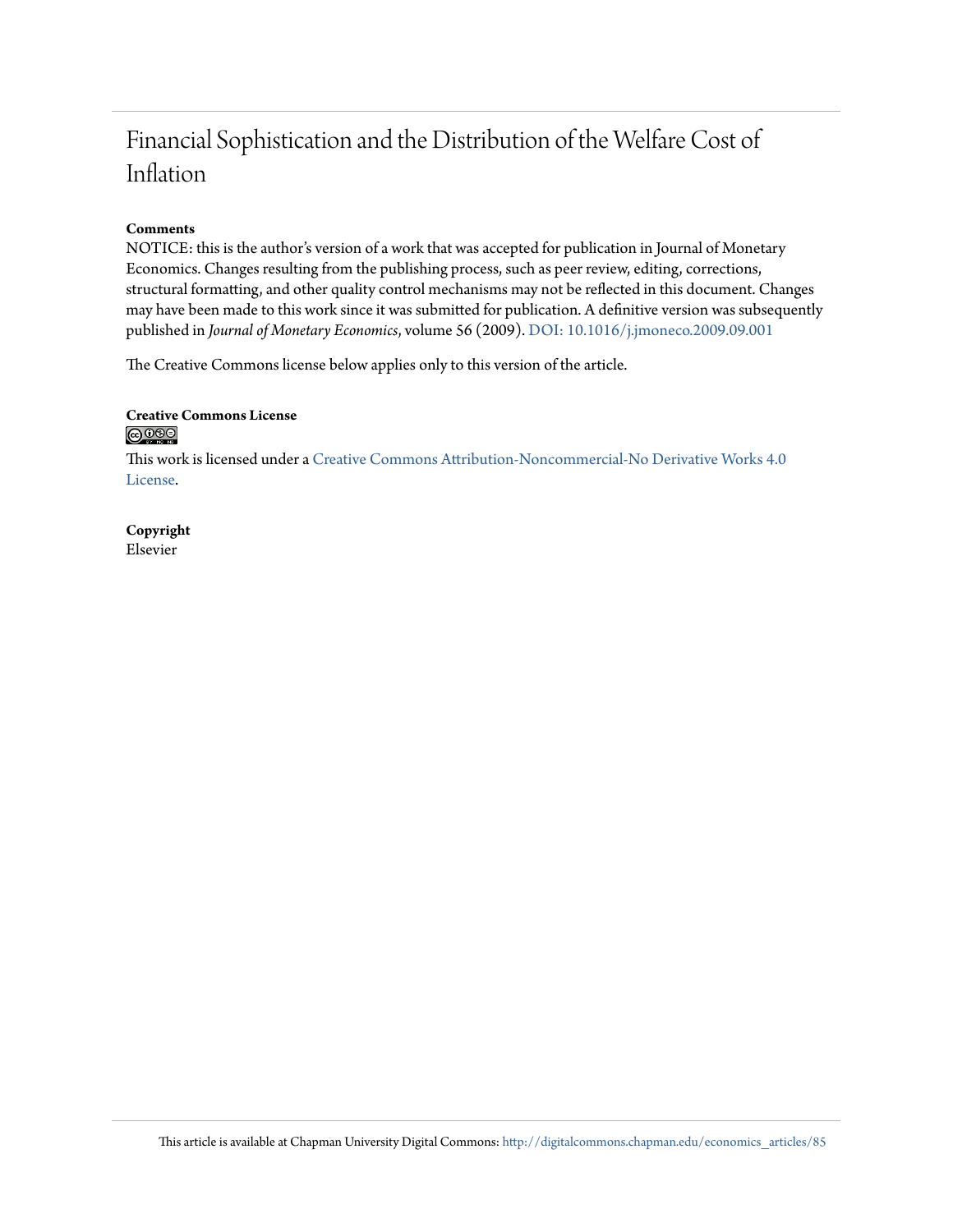## Financial Sophistication and the Distribution of the Welfare Cost of Inflation†

Paola Boel Gabriele Camera

Bowdoin College Purdue University

#### Abstract

The welfare cost of anticipated inflation is quantified in a calibrated model of the U.S. economy that exhibits tractable equilibrium dispersion in wealth and earnings. Inflation does not generate large losses in societal welfare, yet its impact varies noticeably across segments of society depending also on the financial sophistication of the economy. If money is the only asset, then inflation hurts mostly the wealthier and more productive agents, while those poorer and less productive may even benefit from inflation. The converse holds in a more sophisticated financial environment where agents can insure against consumption risk with assets other than money.

Keywords: Money, Heterogeneity, Friedman rule, Trade frictions, Calibration. JEL codes: E4, E5

† Helpful suggestions from an anonymous Referee and the Editor are acknowledged. The

––––––––––––––––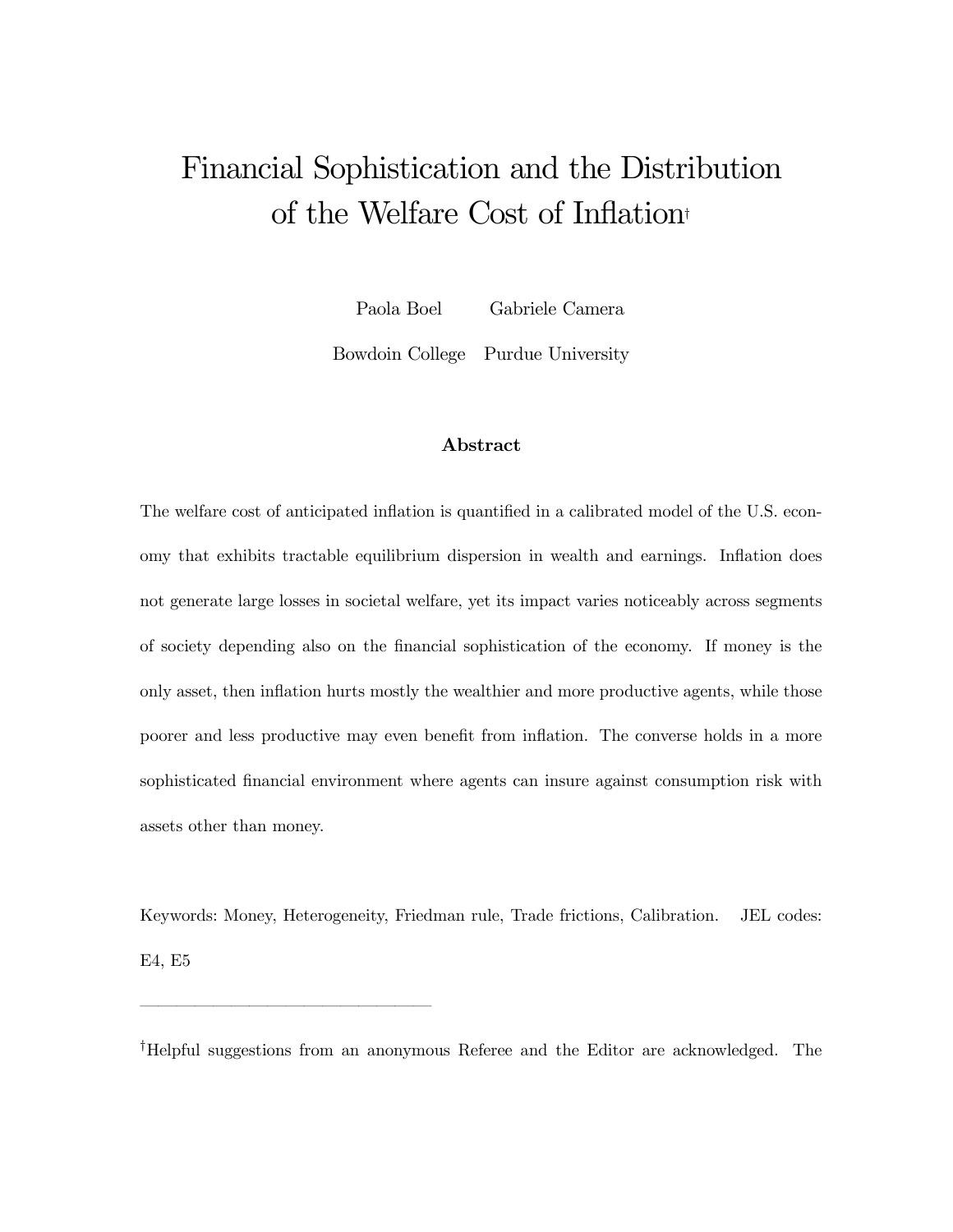authors thank Julián P. Díaz, Paul Hanouna, Randall Wright and seminar participants at the Cleveland Fed, Midwest Macroeconomic Meetings, and SAET 2007 meetings for comments on earlier versions of this paper. G. Camera acknowledges research support from the NSF grant DMS-0437210 and thanks the people of the Institute for Advanced Studies (ISA) at the University of Bologna for their hospitality during the Spring 2009.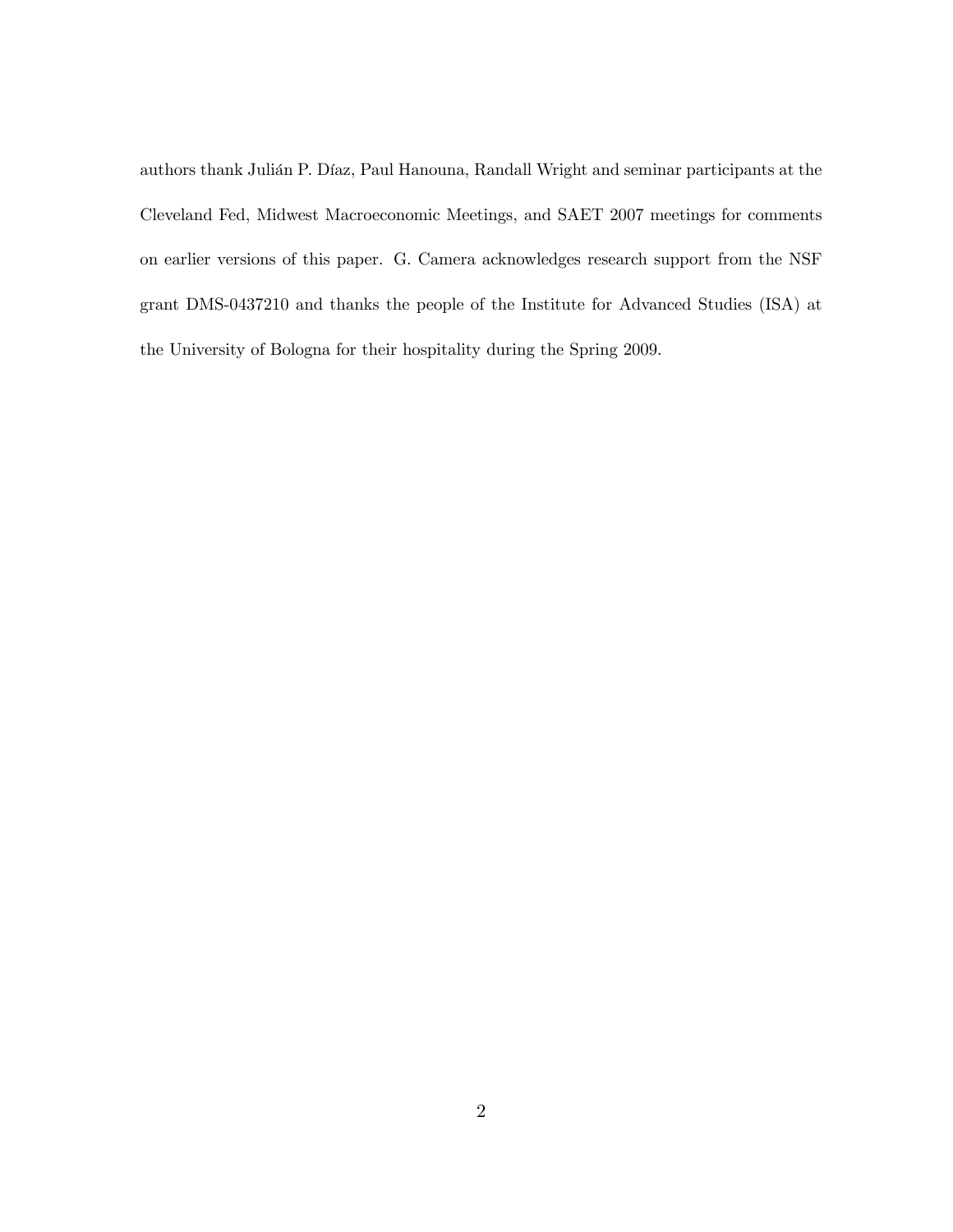#### 1 Introduction

A considerable amount of theoretical work, based on disparate modeling approaches, supports the notion that efficiency in a monetary economy is inconsistent with inflationary policy. Yet, low predictable inflation is widely tolerated and sometimes advocated. This discrepancy gives special relevance to a literature aimed at quantifying the social cost of inflation and its distributional impact. A first strand of recent studies is based on models where trade frictions provide explicit micro foundations for money. These studies usually assume money is the only store of value and if they admit heterogeneity, then they must do some heavy lifting to compute analytically complex monetary distributions. A second strand includes works based on models that often exhibit heterogeneity or a more sophisticated financial environment in which, however, money has a more "descriptive" role.<sup>1</sup> The present work ties together these strands of literature.

Tractable forms of ex-ante heterogeneity are introduced in a matching model of money where money has an explicit medium of exchange function and there is no role for private credit. The model is based on Lagos and Wright (2005), Boel and Camera (2006) and Aliprantis, Camera and Puzzello (2007). Equilibrium exhibits a tractable form of heterogeneity in wealth and earnings that allows an assessment, analytical and quantitative, of the distributional impact of inflation. The model is calibrated to the

<sup>&</sup>lt;sup>1</sup>The first strand includes matching models as in Aruoba, Waller, and Wright (2007), Chiu and Molico (2007a,b), Lagos and Wright (2005), Molico (2006), or Reed and Waller (2006). The second strand includes precautionary balances models, cash-in-advance with costly credit, or store-of-value models as in Akyol (2004), Erosa and Ventura (2002), or Imrohoroglu (1992).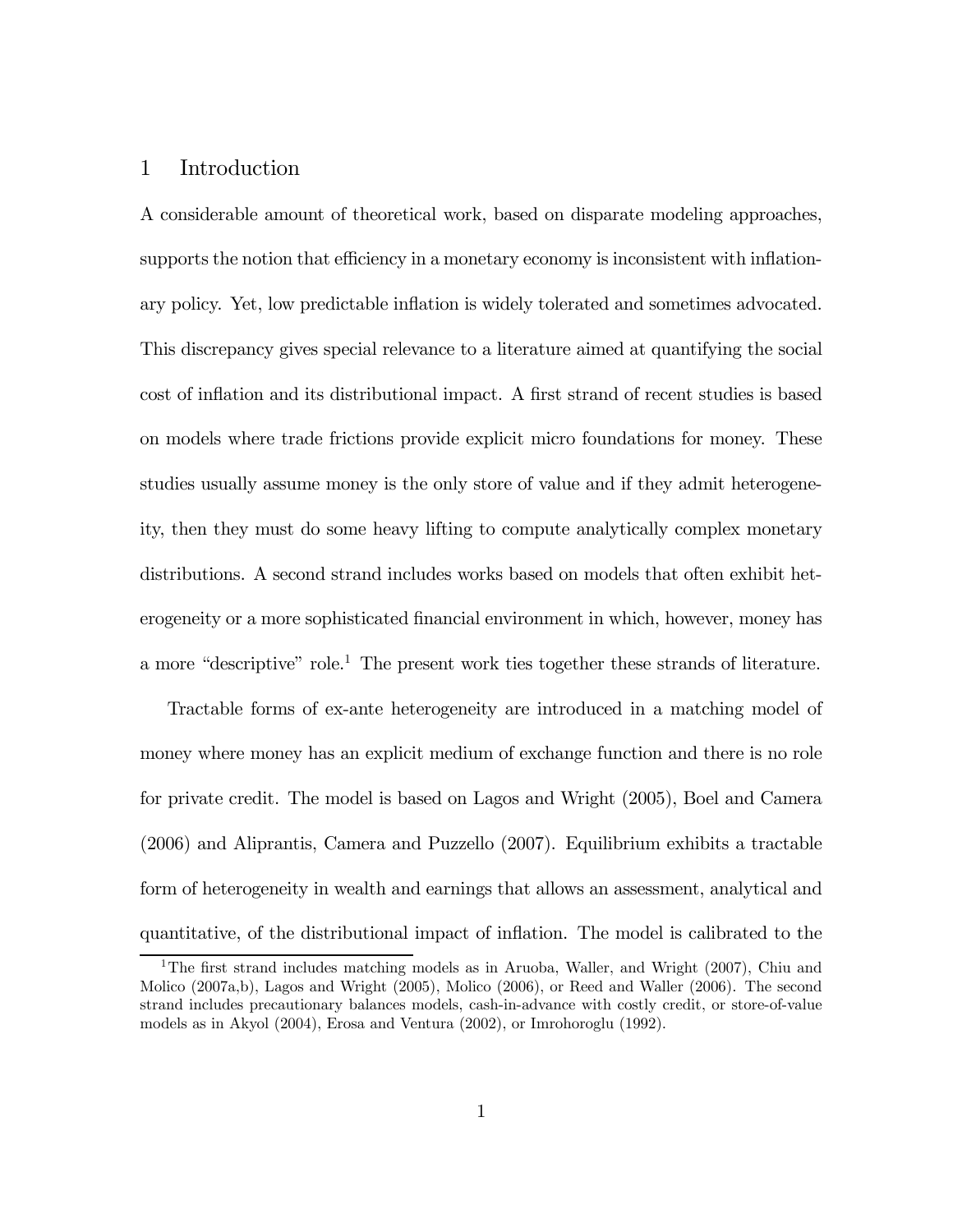U.S. economy and it is found that the welfare cost of inflation is small on average but it is unequally distributed depending on heterogeneity and financial sophistication. In the typical setting of a financially unsophisticated economy (money is the only asset) inflation is a burden mostly or only for the wealthier and more productive segment of society, and can even be advantageous for those poorer and less productive. However, the distributional impact of inflation may change with greater financial sophistication, i.e., when agents can insure against consumption risk by means other than money.

In the benchmark model agents can hold only money to insure against consumption risk, as in the typical model of this class. In a calibrated representative-agent version of this model, ten percent inflation is worth around one percent of consumption, which is in line with previous studies; e.g., Cooley and Hansen (1989), Lucas (2000), Lagos and Wright (2005) to name a few. Subsequently, heterogeneity is introduced in labor productivity or in trade shocks, considering two types of agents for analytical tractability. The calibrated model still generates a low average welfare cost of inflation, but inflation's burden is now unequally distributed in society. Heterogeneity in trade risk supports equilibrium dispersion in monetary wealth as those who are more likely to trade save more than average; wealth inequality vanishes as nominal interest rates approach zero. Heterogeneous productivity supports dispersion in earnings but not in money holdings, because the structure of the model eliminates wealth effects.

With heterogeneity, wealthier and more productive agents suffer the most from in-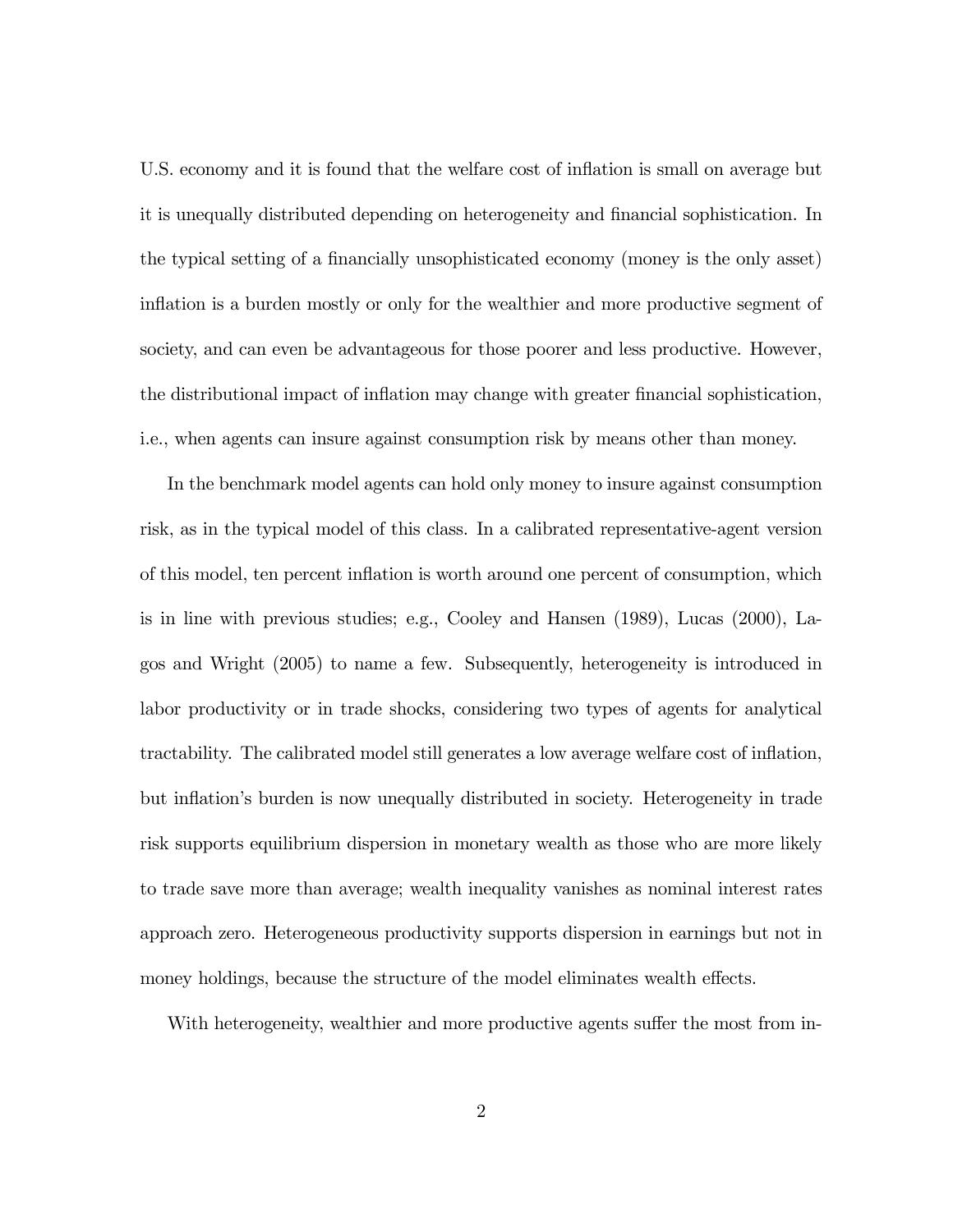flation, while poorer and less productive agents suffer less and can in fact benefit from it, i.e., they would require compensation to avoid inflation. The reason is that inflation greatly penalizes average earnings of the more productive and, with equilibrium dispersion in money balances, it also creates unequal inflation-tax burdens that redistribute monetary wealth top-to-bottom. On the one hand, these redistributive implications are in line with quantitative and theoretical findings in models of the same class (e.g., Berentsen, Camera and Waller 2005, Chiu and Molico 2007a, Molico 2006). On the other hand, they are at odds with the empirical observation that richer agents tend to be less concerned about inflation than the poor (e.g., see Albanesi, 2007) and also with the distributional results in Erosa and Ventura (2002).

To investigate these disparities, the economy's financial sophistication is augmented by introducing a nominal asset in addition to money. This asset is traded on a prototypical financial market, can provide consumption insurance, much as money, but it can better shield agents from the inflation tax. The augmented model retains heterogeneous trade shocks and assumes finance generates no resource costs. It is shown that at small to moderate inflation rates an outcome exists in which only agents who trade and consume less than average choose to hold money, while the rest only hold the asset. Inflation in this case has still a negative impact on societal welfare. However, the impact is quantitatively smaller than before and the redistributive effects of inflation are reversed. Now it is the poor who would give up consumption to avoid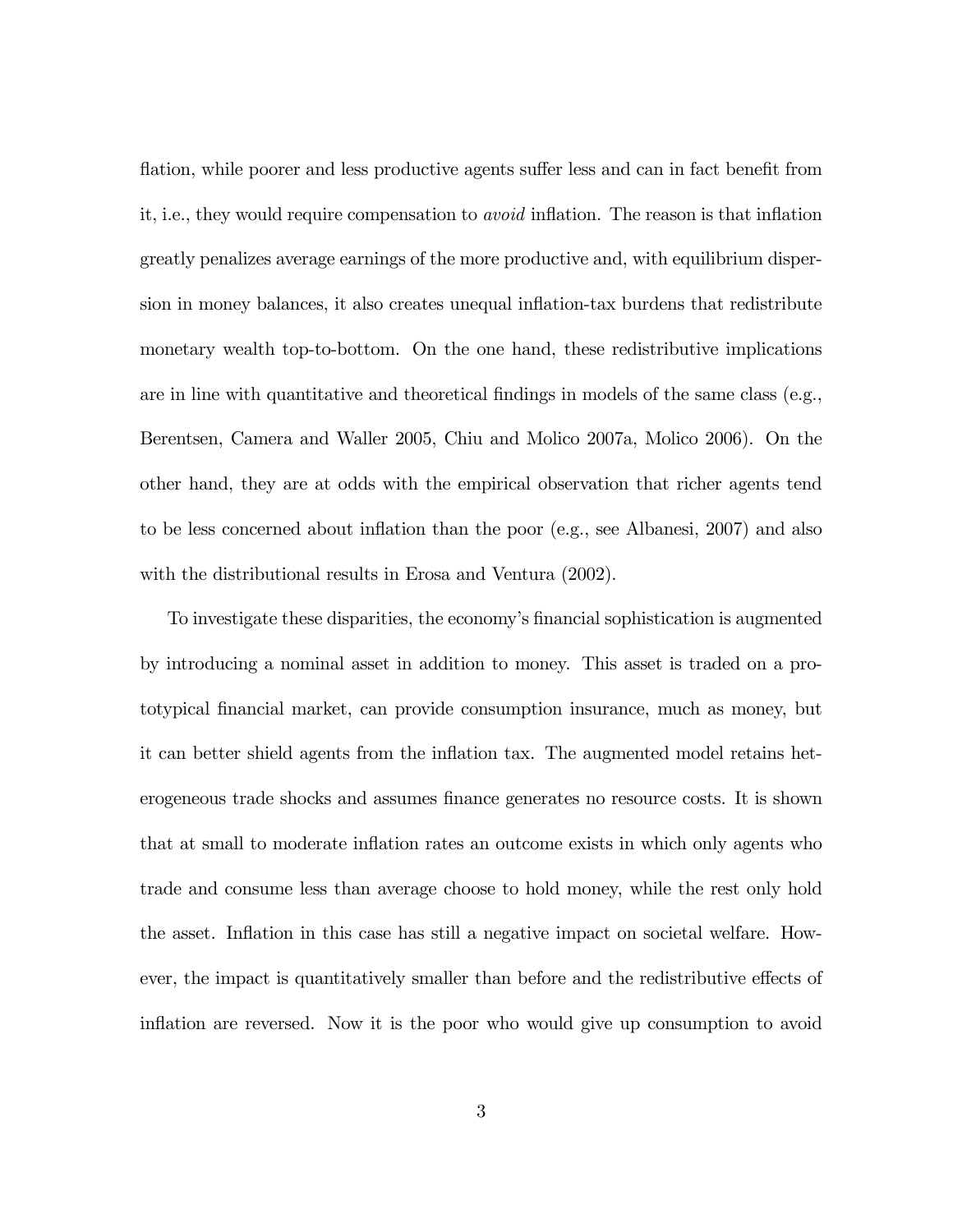inflation, while the wealthy would demand more consumption. The reason is that only poor agents are now subject to the inflation tax. The basic lesson from this simple model is that the assumed financial structure not only can affect the welfare cost that inflation imposes on society as a whole, but it can also have a significant impact on how the burden of inflation is distributed across society.

The paper proceeds as follows. Section 2 presents the model. Section 3 studies stationary monetary equilibrium. Section 4 discusses the calibration procedure and reports the quantitative findings for an economy with only money, while Section 5 discusses the case of a financially more sophisticated economy. Section 6 concludes.

#### 2 The model

Time is discrete, the horizon is infinite and there is a large population of heterogeneous infinitely-lived agents who consume perishable goods and discount only even to odd dates. So, consider trading cycles indexed by  $t = 1, 2, ...$  each with an odd and an even date. As in Boel and Camera (2006) there are infinitely many spatially separated trade groups each defining a market with infinitely many anonymous agents who have not met before. Thus, in each trading cycle agents may visit two anonymous markets, denoted 'one' and 'two' on odd and even dates.

On every date a single perishable consumption good can be supplied by producers, i.e., agents who can transforms each unit of their labor into one good. Everyone can produce and consume on even dates. Instead, at the start of each odd date agents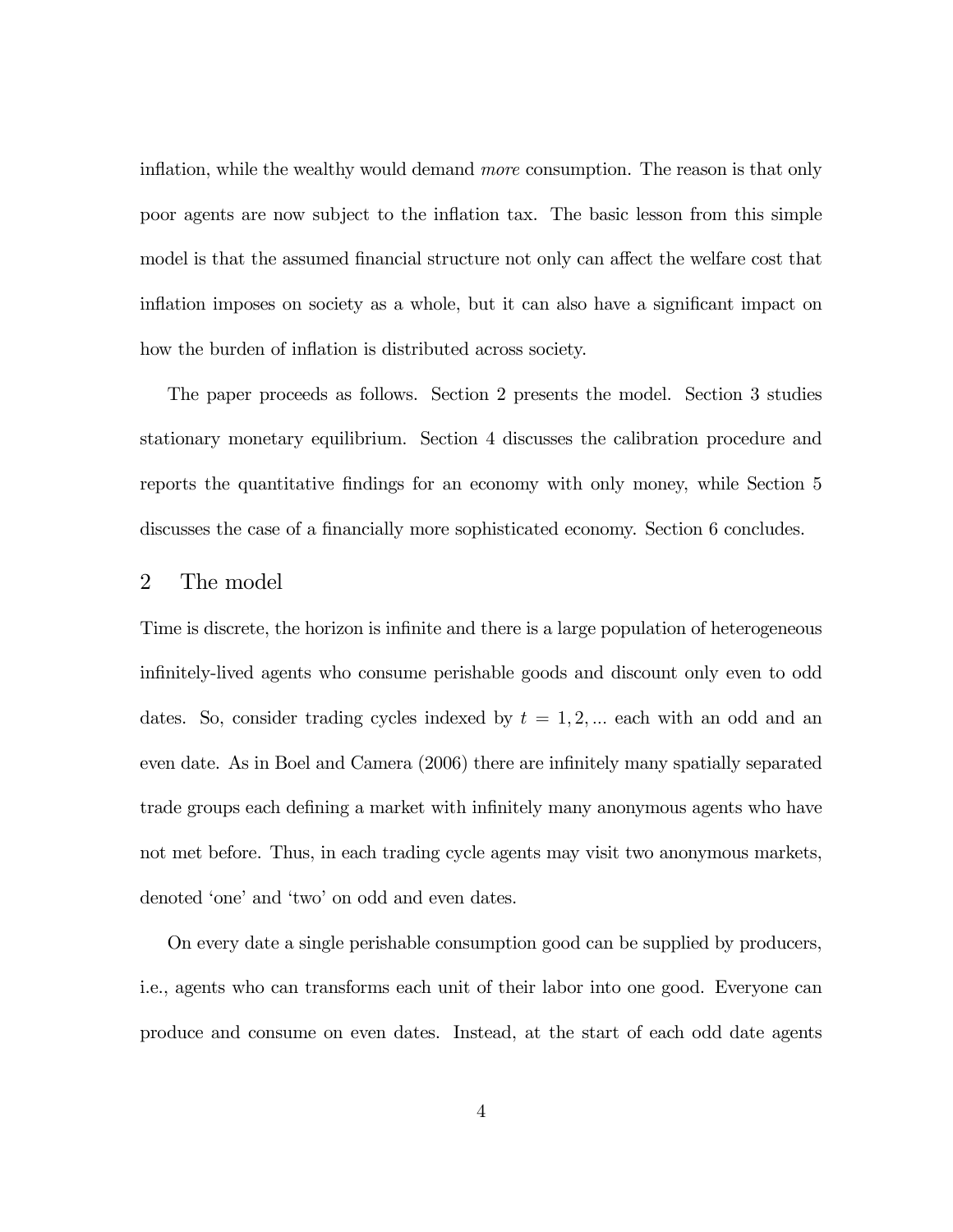draw i.i.d. trade shocks determining whether the agent can trade on market one, i.e., can either produce, consume, or do neither (idle). Consuming or producing are equally likely. Hence, on odd dates agents face idiosyncratic trade (consumption) risk, but not on even dates. Ex-ante heterogeneity is also introduced, in one of two forms; agents can either differ in their odd-date trade shocks, or productivity.2 For convenience the population is divided into two types  $j = H, L$  in proportions  $\rho$  and  $1 - \rho$ .

Even-date preferences are assumed homogeneous and quasilinear. An agent of type j who consumes  $q_j \geq 0$  goods and supplies  $x_j \geq 0$  labor in market two (equivalently, produces  $x_j$  goods) has utility  $U(q_j) - x_j$ . On odd dates consumers of any type j derive utility  $u(c_j)$  from  $c_j \geq 0$  consumption. Producers of type j suffer  $\phi_j(y)$  disutility from producing y goods. The functions u,  $\phi_j$  and U are twice continuously differentiable, strictly increasing, with  $u'' < 0$ ,  $\phi'_j > 0$  and  $U'' < 0 < \phi''$ . Also,  $\phi_j(0) = 0$  and denote with a star the quantities that uniquely solve  $u'(c) = \phi'_{j}(c)$  and  $U'(q) = 1$ . There is heterogeneity in trade shocks when  $\alpha_j$  is the probability of trading on market one for a type j, with  $0 < \alpha_L < \alpha_H \le 1$ . There is heterogeneity in productivity if  $\phi'_H(y) < \phi'_L(y)$ for each  $y > 0$ . Agents are price takers and trade under limited enforcement and limited commitment, which given the frictions considered implies an essential role for money (Aliprantis, Camera and Puzzello, 2007). A government exists that is the sole supplier of fiat currency, of which there is an initial stock  $M > 0$  evolving deterministically at

<sup>&</sup>lt;sup>2</sup>See Bhattacharya, Haslag and Martin (2005) or Andolfatto (2009) for period-utility heterogeneity in a similar model.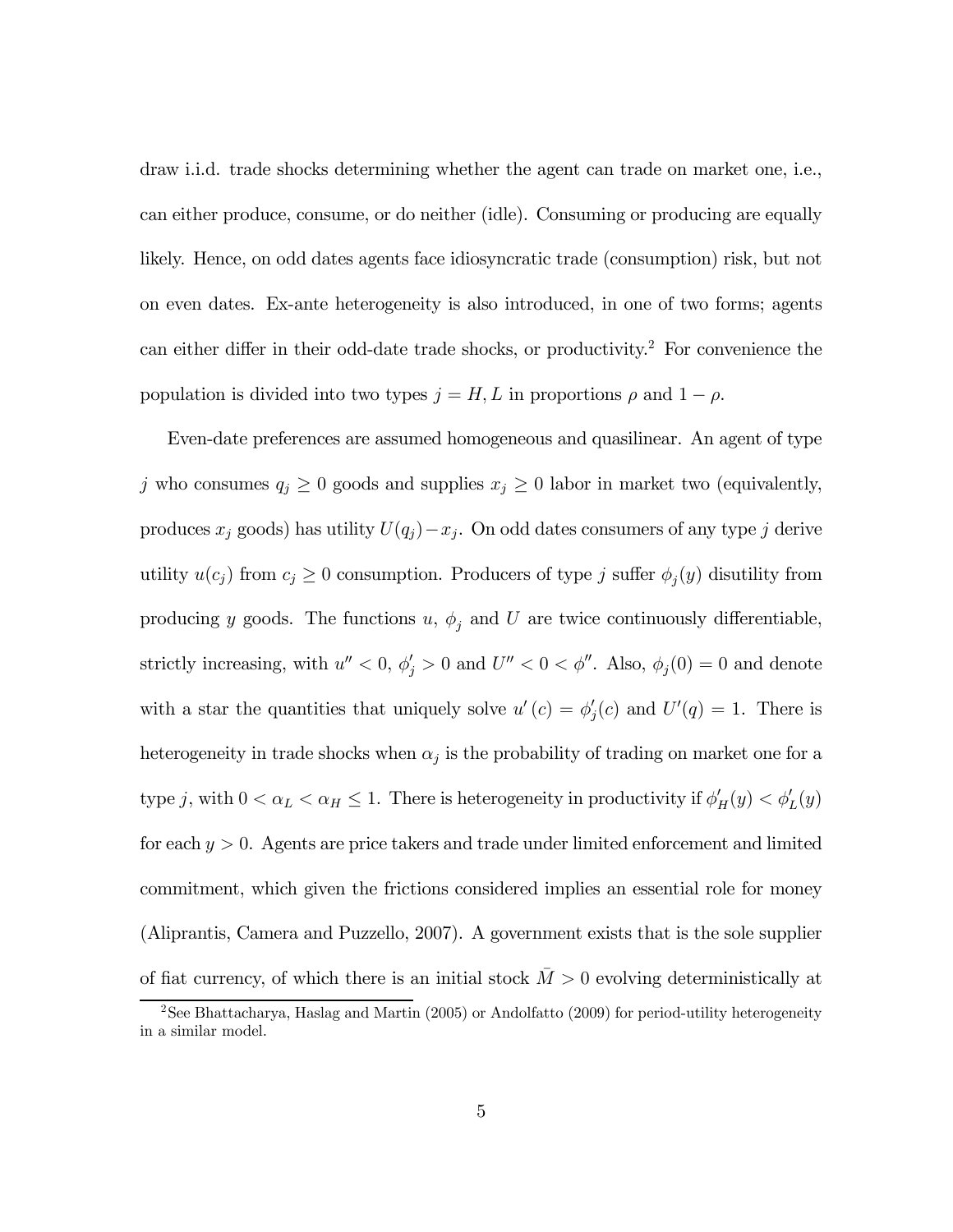gross rate  $\pi$  thanks to lump-sum transfers in market two.

#### 3 Stationary monetary allocations

Consider the allocation selected by a planner who maximizes the agents' lifetime utilities, treating them identically, and constrained by the same physical and informational restrictions faced by agents. Such allocation, called the efficient allocation, is unique and stationary across trade cycles.<sup>3</sup> The planner equates the marginal rates of substitution of the different types of agents, on each date. Hence, in what follows the analysis focuses on stationary monetary outcomes. These are outcomes in which consumption is invariant across trade cycles and the sequence of nominal prices evolves so that the money stock has constant positive real value.

For simplicity omit t subscripts and use a prime to identify next-cycle variables. Accordingly,  $p_1$  and  $p_2$  denote the nominal price of goods on odd/even dates (markets one/two) of an arbitrary trade cycle t. Also, normalize nominal variables by  $p_2$ , so in market one the real price is  $p = \frac{p_1}{p_2}$ . The timing of events during cycle t for the arbitrary agent of type j is as follows. He enters cycle t with real money holdings  $m_j \geq 0$ , saved in the preceding cycle. After market one closes the agent enters market two on the even date with  $m_{j,k}$  real balances, where  $k = n, s, b$  denotes the idiosyncratic trade shock experienced in market one  $(n$  if idle, b for buyer, s for producer).

<sup>&</sup>lt;sup>3</sup>This is the same allocation that would arise if agents could coordinate and commit to a nonmonetary trading plan on each odd date, before realizing their individual shocks.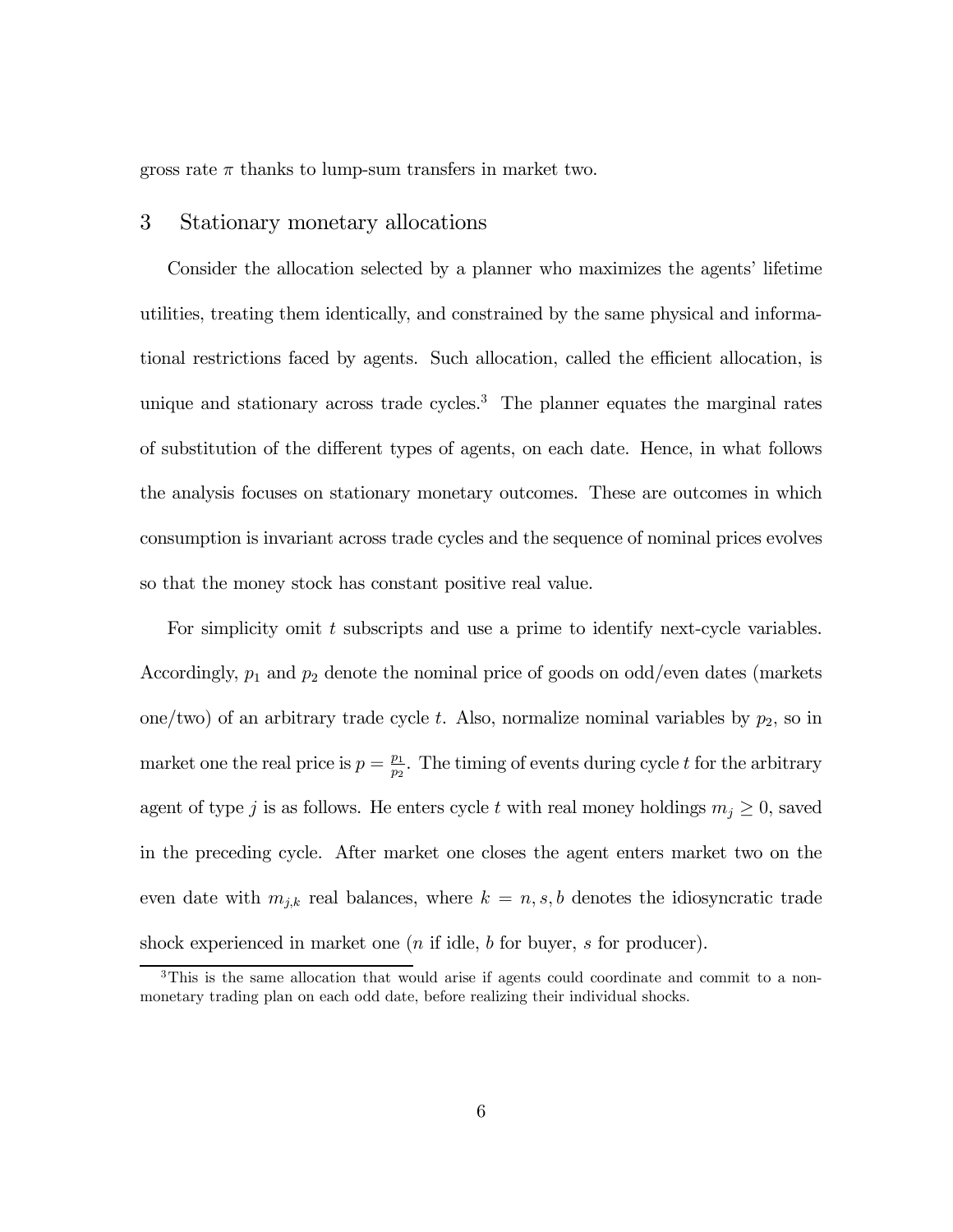Individual (real) balances evolve within the cycle according to

$$
m_{j,b} = m_j - pc_j
$$
,  $m_{j,s} = m_j + py_j$ , and  $m_{j,n} = m_j$ . (1)

In market one, a buyer spends  $pc_j$  and a producer earns  $py_j$ . In market two, the real price is one,  $q_j$  is consumption,  $x_{j,k}$  is production of an agent who received shock k, and agents save  $m'_j \geq 0$  real balances to self-insure against future consumption shocks. Short selling is not allowed and agents cannot lend to each other.

In a stationary monetary economy  $m'_j = m_j > 0$ . So, if M is the nominal money supply at the start of a cycle and  $M' = \pi M$  is money available in market two, then  $\frac{p'_2}{p_2} = \frac{M'}{M} = \pi$ . The money growth rate (i.e., the inflation rate) is controlled via percapita lump-sum transfers  $\tau$  in market two. If every type j holds the same amount of money  $m_j$ , then the government budget constraint is

$$
\tau = [\rho m_H + (1 - \rho) m_L](\pi - 1). \tag{2}
$$

Given money market clearing, the stationary real money stock  $\bar{m} = \frac{M}{p_2}$  is

$$
\bar{m} = \rho m_H + (1 - \rho)m_L. \tag{3}
$$

Given the recursive nature of the problem, a dynamic programming approach is used to describe the problem faced by an agent of type j on any date. Let  $V_j(m_j)$  be the agent's expected lifetime utility when he starts a trade cycle with  $m_j > 0$  balances before trade shocks are realized. Let  $W_j(m_{j,k})$  be the expected lifetime utility from entering an even date with  $m_{j,k} \geq 0$  balances.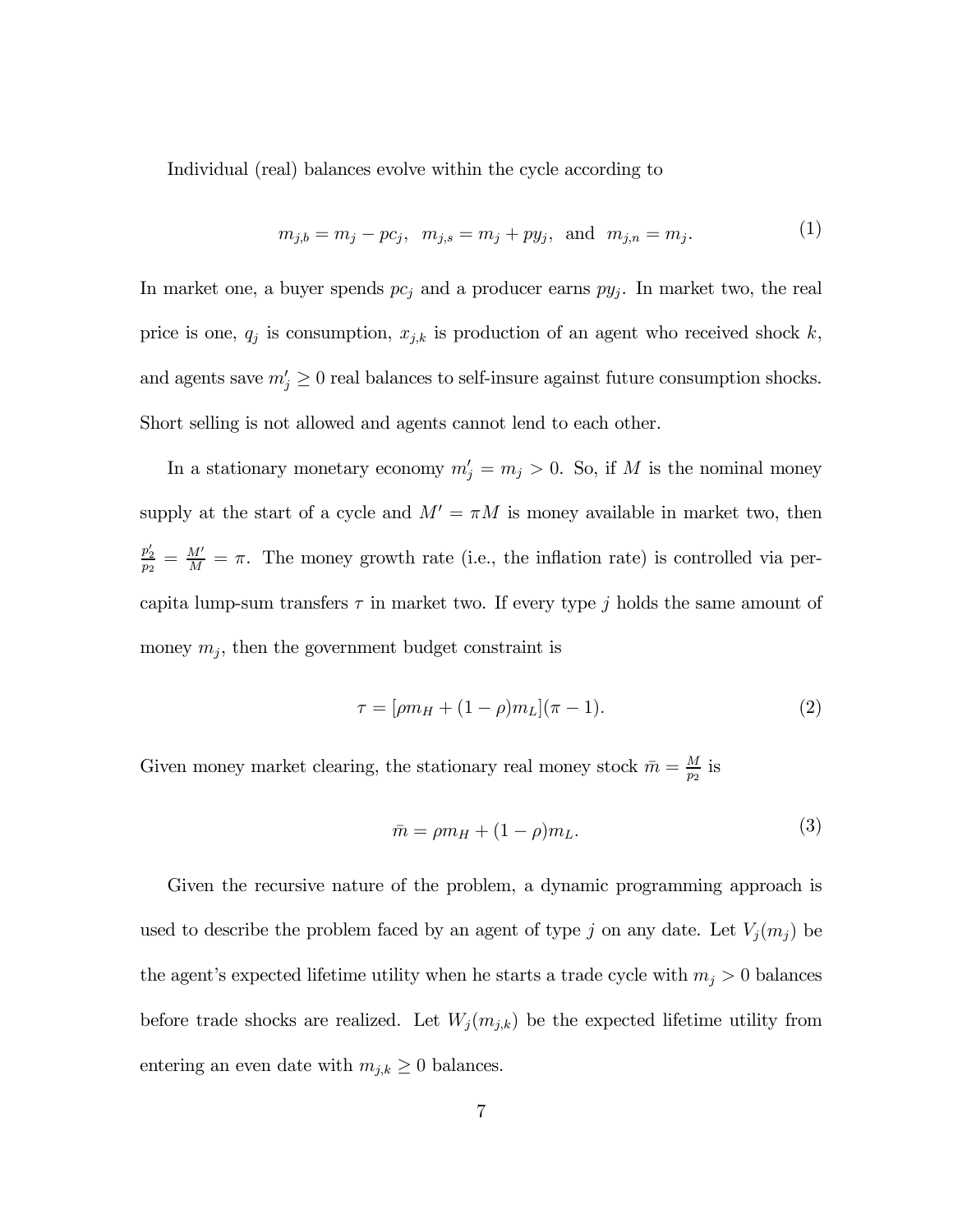The agent's budget constraint at the start of an even date is

$$
x_{j,k} = q_j + \pi m'_j - (m_{j,k} + \tau),
$$
\n(4)

where available resources partly depend on the realization of the shock  $k$ . Hence,

$$
W_j(m_{j,k}) = \max_{q_j, m'_j \ge 0} \{ U(q_j) - q_j - \pi m'_j + m_{j,k} + \tau + \beta V_j(m'_j) \},\tag{5}
$$

so  $W_j(m_{j,k}) = W_j(0) + m_{j,k}$  and the marginal valuation of money is type-independent,  $\partial W_j(\omega_{j,k})$  $\frac{\partial v_j(\omega_{j,k})}{\partial m_{j,k}} = 1$  for all j. The savings choice  $m'_j$  is independent of trading histories but may be type-dependent. However, everyone consumes identically in market two since (5) implies  $q_j = q^*$  for all j, so

$$
W_j(m_{j,k}) = U(q^*) - q^* + m_{j,k} + \tau + \max_{m'_j \ge 0} \left[ -\pi m'_j + \beta V_j(m'_j) \right]. \tag{6}
$$

Goods market clearing implies

$$
q^* = (1 - \rho)[\frac{\alpha_L(x_{L,s} + x_{L,b})}{2} + (1 - \alpha_L)x_{L,n}] + \rho[\frac{\alpha_H(x_{H,s} + x_{H,b})}{2} + (1 - \alpha_H)x_{H,n}].
$$
 (7)

In a monetary economy  $m'_j > 0$ , hence the first order condition is  $1 = \frac{\beta}{\pi} \times$  $\partial V_j(m'_j)$  $\frac{\partial m'_j}{\partial m'_j}$ . Savings  $m'_j$  depend on the expected marginal benefit of holding money in market one,  $\partial V_j(m'_j)$  $\frac{f_j(m_j)}{\partial m'_j}$ , which may differ across types j, as shown next.

For a type j holding  $m_j$  balances at the start of market one

$$
V_j(m_j) = \max \frac{\alpha_j}{2} [u(c_j) + W_j(m_{j,b}) - \phi_j(y_j) + W_j(m_{j,s})] + (1 - \alpha_j) W_j(m_{j,n}) \tag{8}
$$

where the maximization is over  $c_j \leq \frac{m_j}{p}$  as a buyer and  $y_j \geq 0$  as a producer. If  $y_j > 0$ for all  $j$ , then optimality in market one requires

$$
p = \phi_j'(y_j) \quad \text{and} \quad u'(c_j) \ge p \quad \text{for} \quad j = H, L,\tag{9}
$$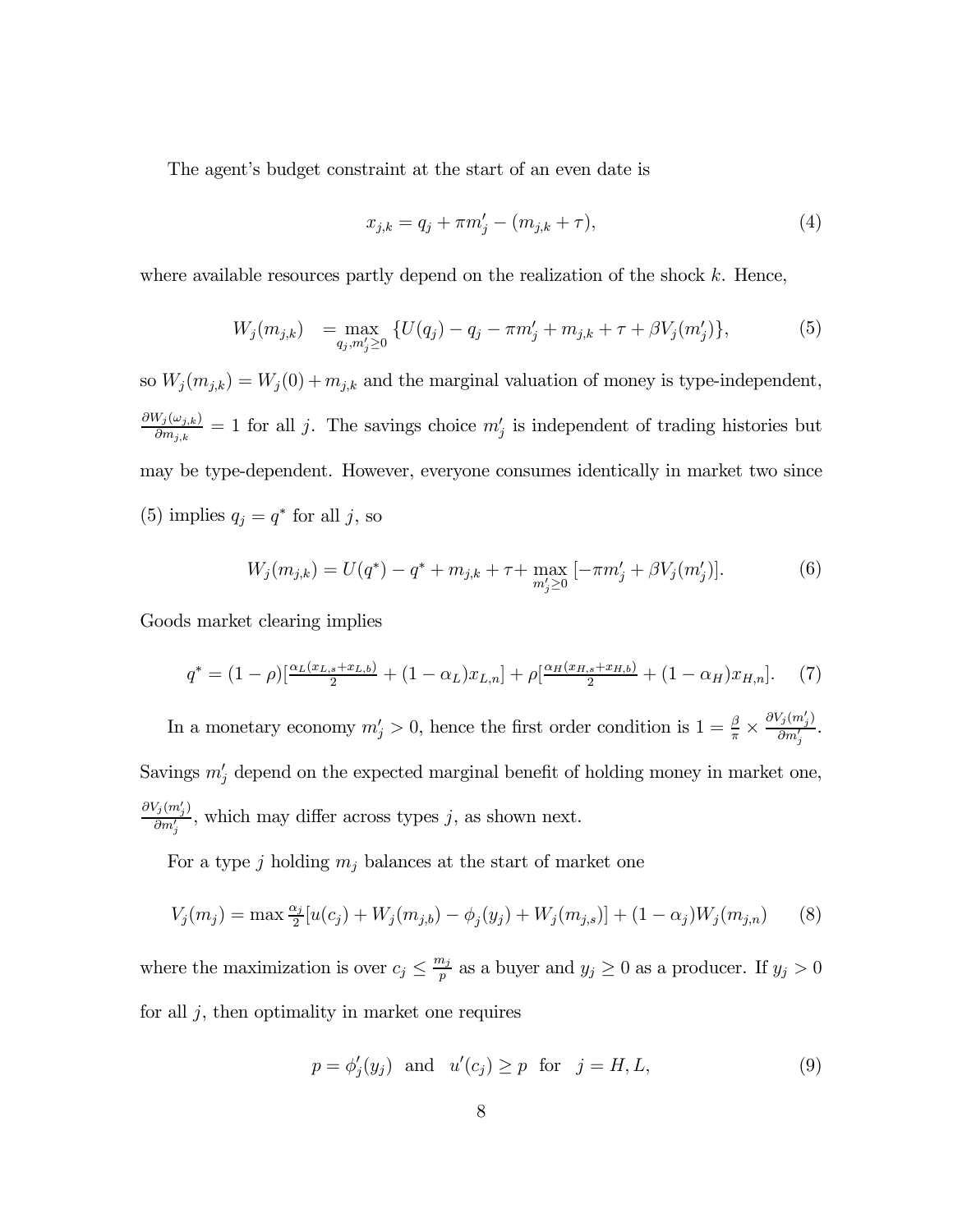so production and consumption are generally type-dependent.<sup>4</sup> If the consumer's constraint is not binding, then  $u'(c_j) = p$ , solved uniquely by  $c(p) > 0$ , so any unconstrained type spends  $m^* = pc(p)$ . If the constraint is binding, then  $u'(c_j) > p$  so a type j consumes  $c_j < c(p)$  and spends  $m_j < m^*$ . Thus,

$$
c_j = \min\{\frac{m_j}{p}, c(p)\}.\tag{10}
$$

The planner's allocation satisfies  $u'(c_j) = \phi'_j(y_j)$ , which is sustained only if  $c_j = c(p)$ , since  $p = \phi'_j(y_j)$ , i.e., when monetary constraints bind for no-one.

To find optimal savings of type  $j$  use (1) and (5) in (8) to obtain

$$
V_j(m_j) = m_j + \frac{\alpha_j}{2} [u(c_j) - \phi_j(y_j)] + \frac{\alpha_j}{2} p(y_j - c_j) + W_j(0)
$$
\n(11)

where  $c_j$  satisfies (10). If  $m_j < m^*$  (constrained buyer), then  $\frac{\partial c_j}{\partial m_j} = \frac{1}{p}$  and so

$$
\frac{\partial V_j(m_j)}{\partial m_j} = 1 + \frac{\alpha_j}{2} \left[ \frac{u'(c_j)}{p} - 1 \right]. \tag{12}
$$

The expected lifetime utility  $V_j(m_j)$  depends on the agent's wealth  $m_j$  and two other elements: a type-dependent continuation payoff  $W_j(0)$  and an expected surplus from market one trades. With identical probability  $\frac{\alpha_j}{2}$  either the agent spends  $pc_j$  money enjoying utility  $u(c_j)$ , or earns  $py_j$  money suffering disutility  $\phi_j(y_j)$ . The change in wealth expected from market one trades,  $p(y_j - c_j)$ , is zero in a representative agent model since  $y = c$ . Instead, with unequal balances or productivity, produced and consumed amounts may be mismatched. Goods market clearing on odd dates implies

$$
\alpha_H \rho y_H + \alpha_L (1 - \rho) y_L = \alpha_H \rho c_H + \alpha_L (1 - \rho) c_L. \tag{13}
$$

<sup>&</sup>lt;sup>4</sup>Since  $\phi'' > 0$  then  $y_j > 0$  for all j. With  $\phi'' = 0$  only the most efficient type would produce.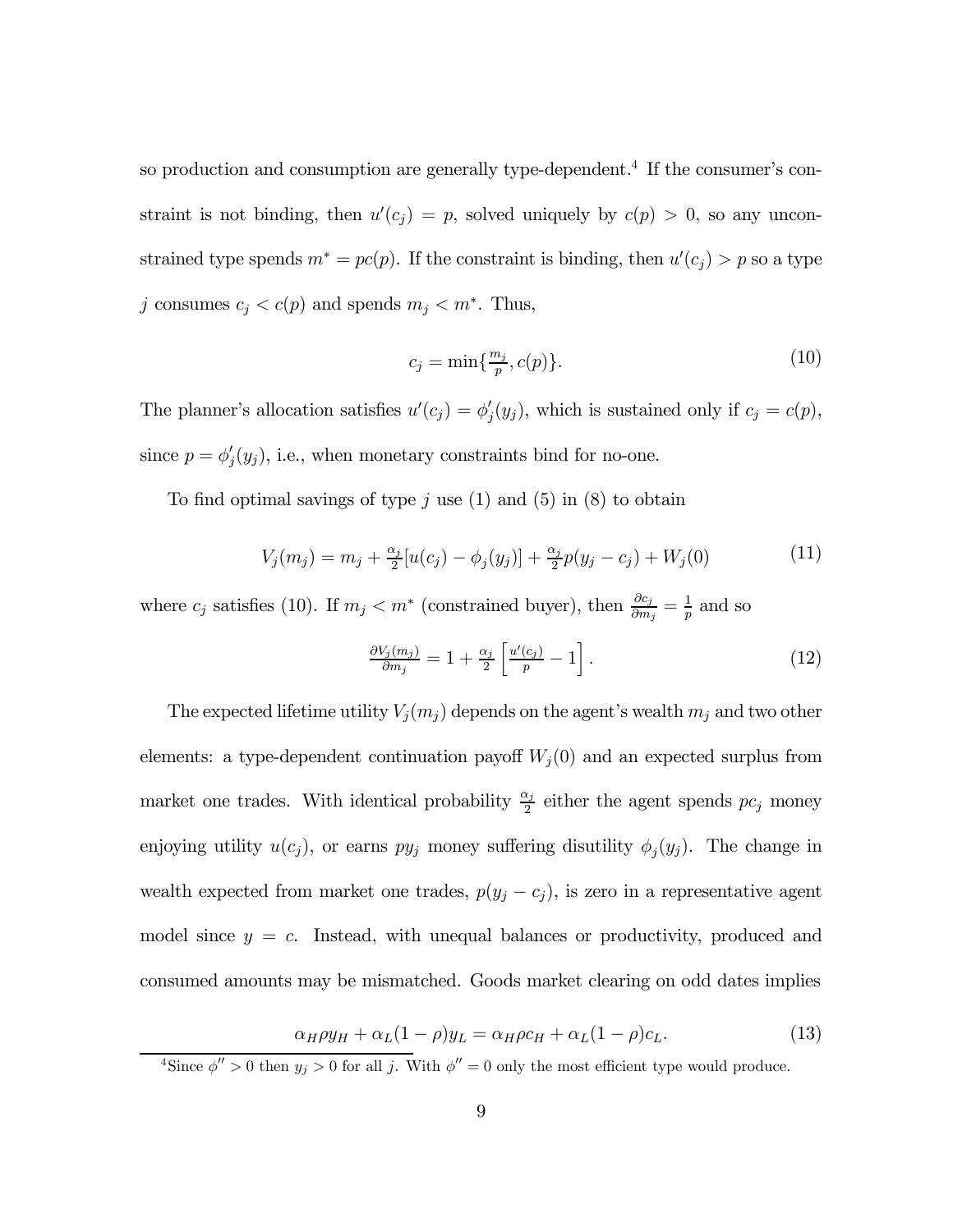**Definition:** Given an initial money stock  $\overline{M} > 0$  and a government policy  $(\pi, \tau)$ , a competitive stationary monetary equilibrium is a time-invariant list of real quantities  $(c_j, y_j, q, x_{jk}, m_j)$  and prices  $(p_{1,t}, p_{2,t})$  consistent with the government budget constraint  $(2)$ , market clearing  $(3)$ ,  $(7)$  and  $(13)$ , and optimality  $(9)$  and  $(10)$ .

In equilibrium, from  $1 = \frac{\beta}{\pi} \times$  $\partial V_j(m'_j)$  $\frac{\partial \sigma_{ij}(m_j)}{\partial m'_j}$  and (12) one gets the Euler equation

$$
\frac{\pi}{\beta} = 1 + \frac{\alpha_j}{2} \left[ \frac{u'(c_j)}{p} - 1 \right] \text{ for } j = H, L. \tag{14}
$$

The right hand side displays the nominal yield on money, one, plus its expected liquidity premium. It is non-negative because money is needed to trade in market one and  $u'(c_j) \geq p$  from (9). The liquidity premium grows with the severity of liquidity constraints and the probability of consumption shocks. The left hand side is the (gross) nominal interest rate on an illiquid bond (not traded here, but see Boel and Camera 2006), so let  $i = \frac{\pi}{\beta} - 1$  be the net nominal interest rate. Since  $p = \phi'_{j}(y_{j})$ , then (14) is

$$
i = \frac{\alpha_j}{2} \left[ \frac{u'(c_j)}{\phi'_j(y_j)} - 1 \right] \text{ for } j = H, L. \tag{15}
$$

Hence, there are two equations in two unknowns  $(c_H, c_L)$ , which can be uniquely determined as a function of the model's parameters and i, which summarizes the policy parameter in the present model. Hence, monetary policy affects consumption in market one.

Consider two classes of economies, with heterogeneity in trade shocks and in productivity. The former exhibits  $\alpha_L < \alpha_H$  and  $\phi_j(y) = \phi(y)$  for all j, hence  $p = \phi'(y)$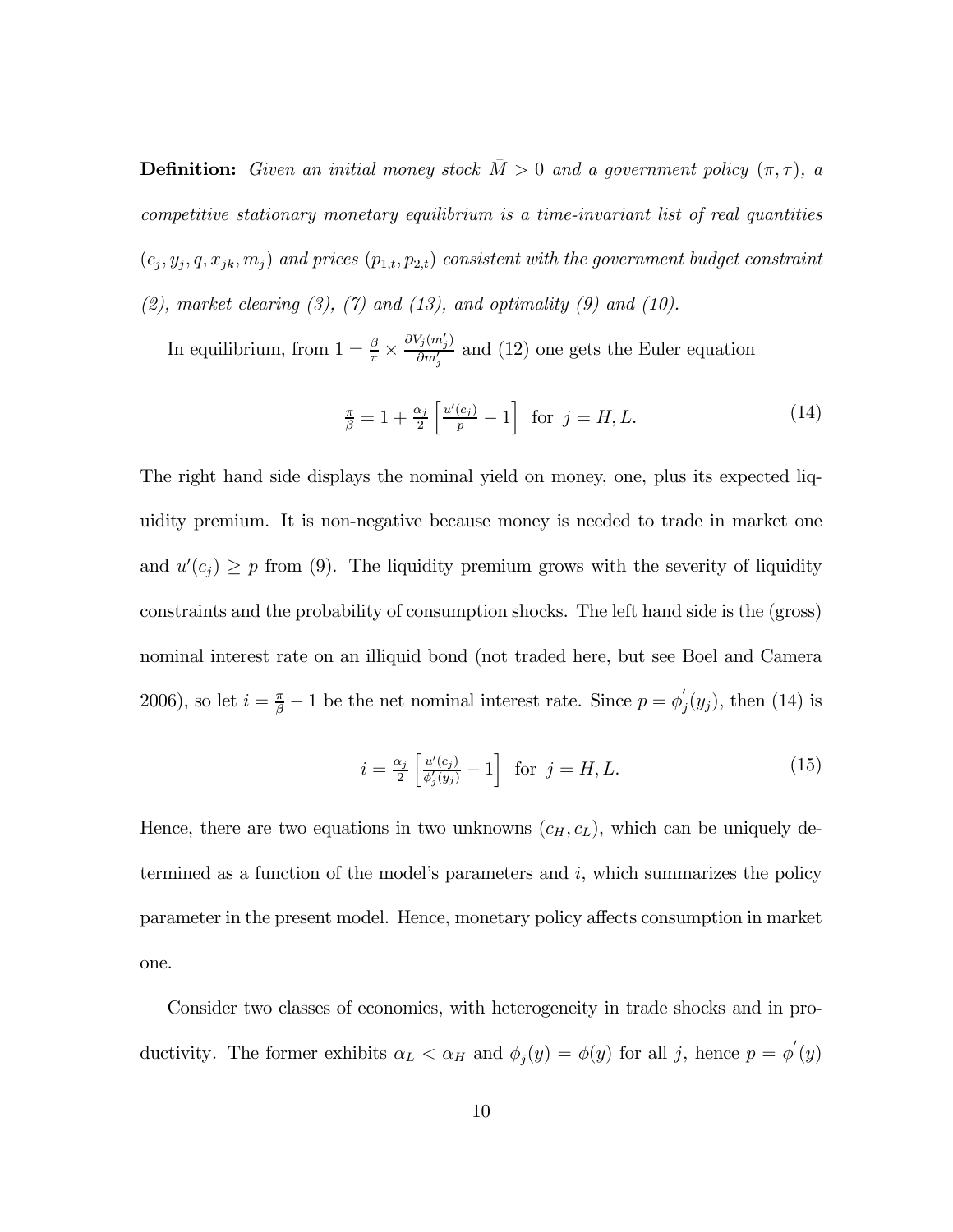and output  $y_j$  is type-independent. The latter exhibits  $\phi'_L(y) > \phi'_H(y)$  and  $\alpha_j = \alpha$  for all j, hence  $p = \phi'_j(y_j)$  and  $y_j$  is type-dependent.

**Lemma:** Any stationary equilibrium must be such that  $\pi \geq \beta$ , i.e.,  $i \geq 0$ . A unique stationary monetary equilibrium exists for  $\pi > \beta$  and it is such that: (i) with trade shocks heterogeneity  $m_L < m_H < m^*$ , so  $c_L < c_H < c(p)$ ; (ii) with productivity heterogeneity  $m_j = m < m^*$  and  $c_j = c < c(p)$  for all j; (iii) if  $\pi \to \beta$  (the Friedman rule), then  $m_j \to m^*$  and  $c_j \to c(p)$  for all j.

**Proof.** By way of contradiction, suppose a monetary equilibrium exists with  $\pi < \beta$ . From (14) one needs  $\pi \geq \beta + \beta(\alpha_j/2)[u'(c_j)/\phi'_j(y_j)-1] \geq \beta$ . This contradicts  $\pi < \beta$ . So, let  $\pi > \beta$ . From (14), as  $\pi \to \beta$  then  $u'(c_j) \to p = \phi'_j(y_j)$ , implying  $c_j \to c(p)$  for  $j = H, L$ . Hence  $m_H \to m^*$  and  $m_L \to m^*$ . Now consider trade shocks heterogeneity. By concavity of u, if  $\pi > \beta$ , then  $u'(c_j) > p = \phi'(y)$  for all j and so  $c_L < c_H < c(p)$  and  $m_L < m_H < m^*$ . Consider productivity heterogeneity. Here  $c_H = c_L = c$  since  $\alpha_j = \alpha$ for all j in (14). Hence,  $m_H = m_L = m < m^*$ . If  $\pi > \beta$ , then  $c < c(p)$ , so  $m < m^*$ . Existence follows from inspection of optimality and market clearing conditions.

The rate of return on money  $\frac{1}{\pi}$  cannot exceed the shadow interest rate  $\frac{1}{\beta}$  in steady state equilibrium. If that were the case, then agents would want to keep accumulating money, which is not a stationary monetary equilibrium. Second, the allocation is efficient as  $i \to 0$  because  $u'(c_j) = p = \phi'_j(y_j)$  for all j. Individual money holdings in this case converge to the average value  $m^*$  because the liquidity premium vanishes,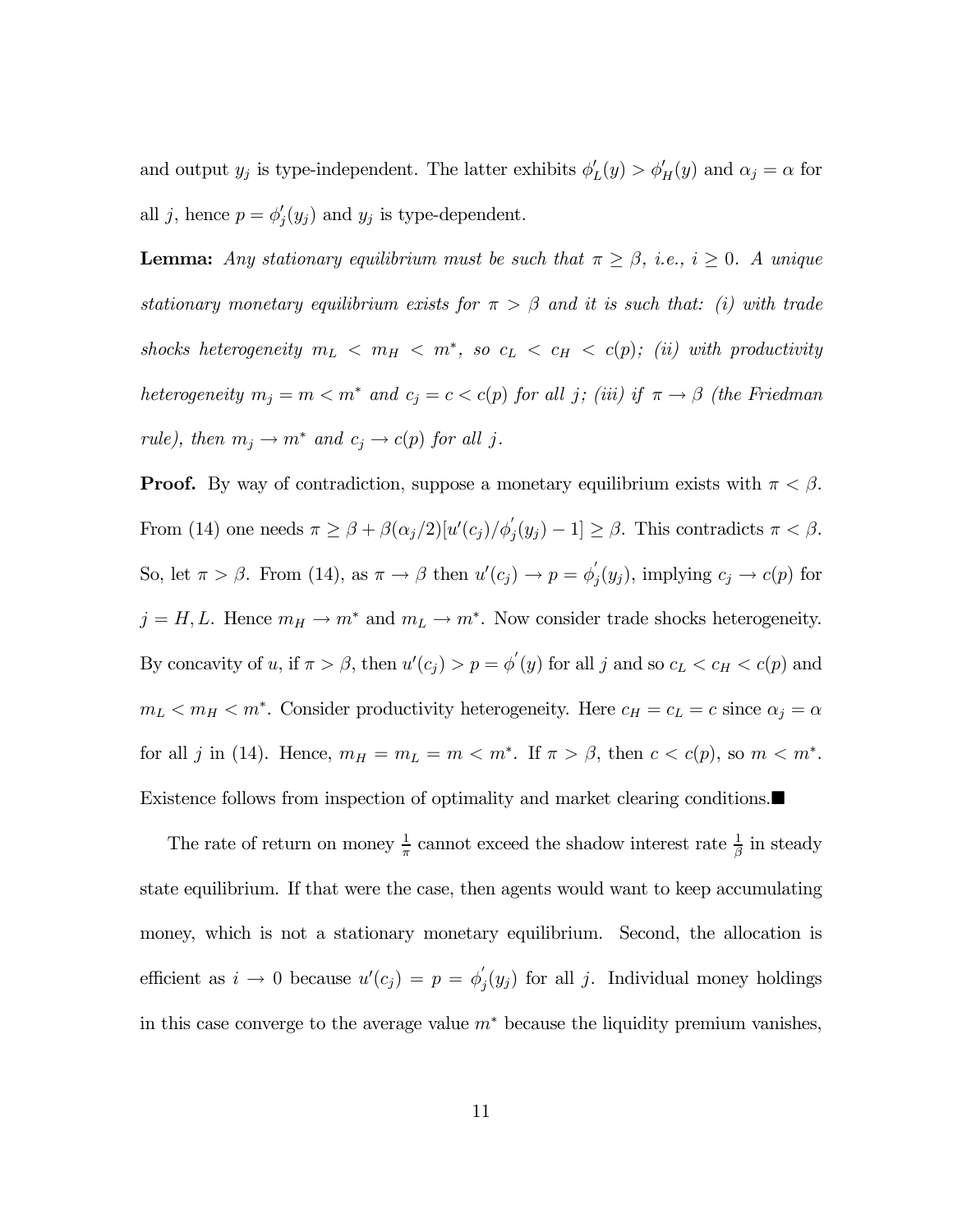hence neither productivity nor trade-frequency differences affect saving decisions.

The equilibrium distribution of money depends on the heterogeneity considered. There is no equilibrium dispersion in money balances when agents differ only in productivity because trade shocks and preferences over goods are homogeneous, so agents self-insure and consume identically. However,  $p = \phi'_j(y_j)$  so  $y_L < y_H$ , hence  $x_{H_s} < x_{L_s}$ (from (4)). This means that low-productive agents work more than average in market two to make up for low market one sales. Instead, money balances are unequally distributed when trade shocks are heterogeneous because those more likely to trade self-insure more, holding more money than average. In this case inflation redistributes monetary wealth, as shown next.

Fixing  $\pi$ , let  $c_{j\pi}$ ,  $y_{j\pi}$ ,  $m_{j\pi}$  and  $\bar{m}_{\pi}$  denote equilibrium quantities, where (3) and (10) imply  $\bar{m}_{\pi} = p[\rho c_{H\pi} + (1 - \rho)c_{L\pi}]$  with  $p = \phi'_{j}(y_{j\pi})$ ; use (6) and (11) to define equilibrium *ex-ante welfare* for type j by  $V_{j\pi}$ , where

$$
(1 - \beta)V_{j\pi} = \frac{\alpha_j}{2} [u(c_{j\pi}) - \phi_j(y_{j\pi})] + U(q^*) - q^*
$$
  
 
$$
+ \frac{\alpha_j}{2} \phi'_j(y_{j\pi})(y_{j\pi} - c_{j\pi}) + (\pi - 1)(\bar{m}_{\pi} - m_{j\pi}).
$$
 (16)

Inflation  $\pi$  affects ex-ante welfare in three ways. It distorts market one consumption and output, hence it affects the expected trade surplus  $\frac{\alpha_j}{2}[u(c_{j\pi}) - \phi(y_{\pi})]$ . This is the only distortion in a representative-agent setting, since the second line in (16) vanishes because  $m_{j\pi} = \bar{m}$  and  $c_{j\pi} = c_{\pi} = y_{j\pi} = y_{\pi}$  for all j. With heterogeneity, generally inflation affects  $V_{j\pi}$  in two additional ways. It impacts expected net earnings in market one,  $\frac{\alpha_j}{2} \phi'_j(y_{j\pi})(y_{j\pi} - c_{j\pi})$ , which can be nonzero because agents may produce and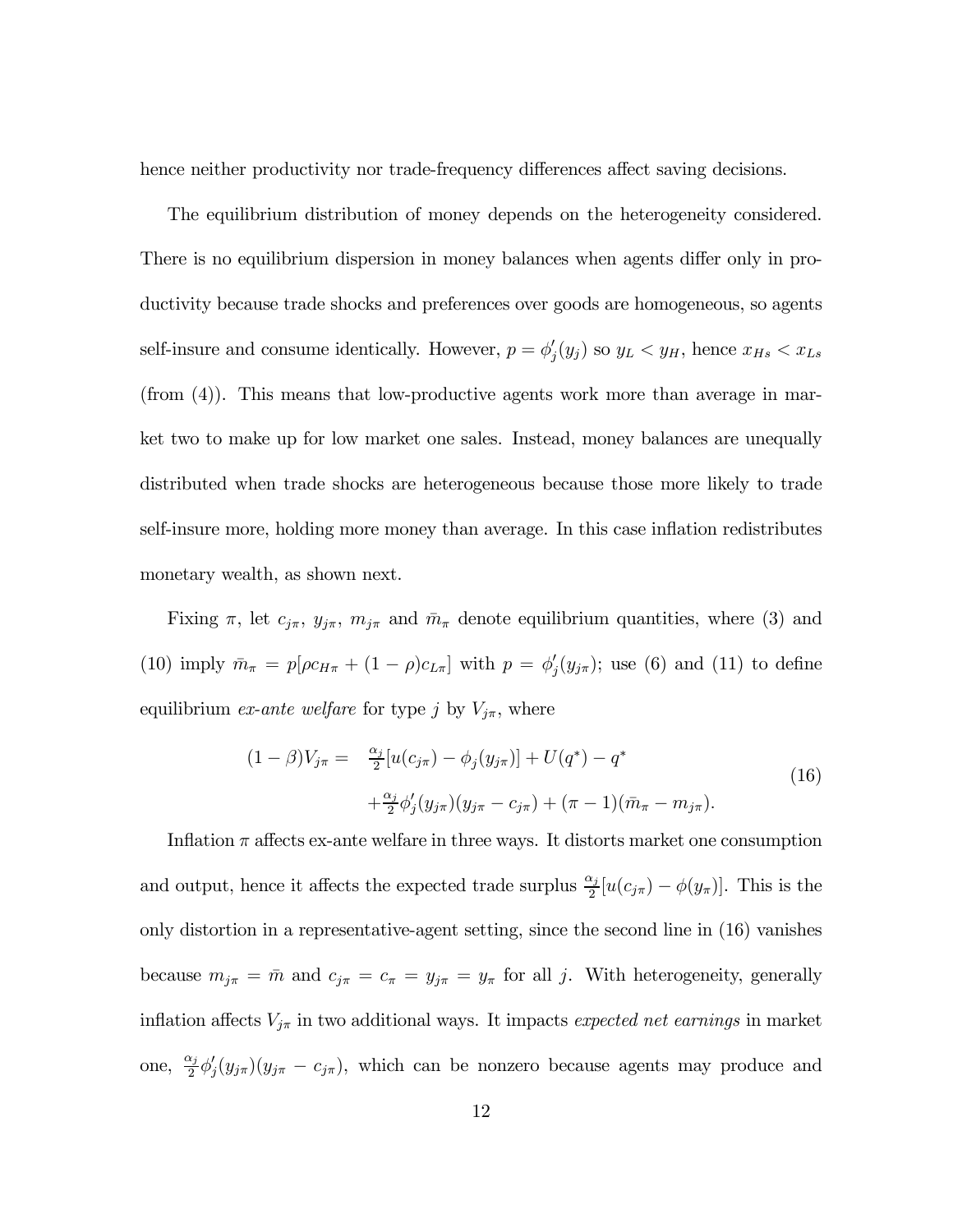consume different amounts. If money balances are heterogeneous, then inflation also redistributes monetary wealth thanks to inequalities in the *inflation tax*  $(\pi - 1)(\bar{m}_{\pi}$  $m_{j\pi}$ ). Clearly, there is no redistribution if  $\pi = 1$  (no inflation). If  $\pi = \beta$ , then the second line in (16) vanishes since  $m_j \to m^* = \bar{m}$  and  $c_{j\beta} \to c_{\beta} = y_{\beta}$  for all j. Instead, in the model with heterogeneous trade shocks inflation redistributes monetary wealth from the top to the bottom of the distribution, because  $m_{L\pi} < \bar{m}_{\pi} < m_{H\pi}$  for all  $\pi > \beta$ . This mirrors the findings from the related matching models of Berentsen, Camera and Waller (2005), Chiu and Molico (2007a), and Molico (2006).

#### 4 Quantitative analysis in the basic model

The welfare cost of inflation for a type  $j$  is a standard compensating variation measure. It is the percentage adjustment in consumption (both markets) that leaves the agent indifferent between some inflation  $\pi > \beta$  and a lower rate  $z \geq \beta$ . Given that consumption is adjusted by the proportion  $\overline{\Delta}_z$  (income, expenditure, and hours worked are unaltered), use (16) to define adjusted ex-ante welfare  $\bar{V}_{jz}$  by

$$
(1 - \beta)\bar{V}_{jz} = \frac{\alpha_j}{2} [u(\bar{\Delta}_{jz}c_{jz}) - \phi_j(y_{jz})] + U(\bar{\Delta}_{jz}q^*) - q^*
$$
  
 
$$
+ \frac{\alpha_j}{2} \phi'_j(y_{jz})(y_{jz} - c_{jz}) + (z - 1)(\bar{m}_z - m_{jz}).
$$
 (17)

For a type j, the welfare cost of  $\pi$  instead of z inflation is the value  $\Delta_{jz} = 1 - \Delta_{jz}$  that satisfies  $V_{j\pi} = \bar{V}_{jz}$ . If  $\Delta_{jz} > 0$ , then type j is indifferent between  $\pi$ , or z inflation with consumption reduced by  $\Delta_{jz}$  percent.

To calibrate common parameters and to compute benchmark measures for the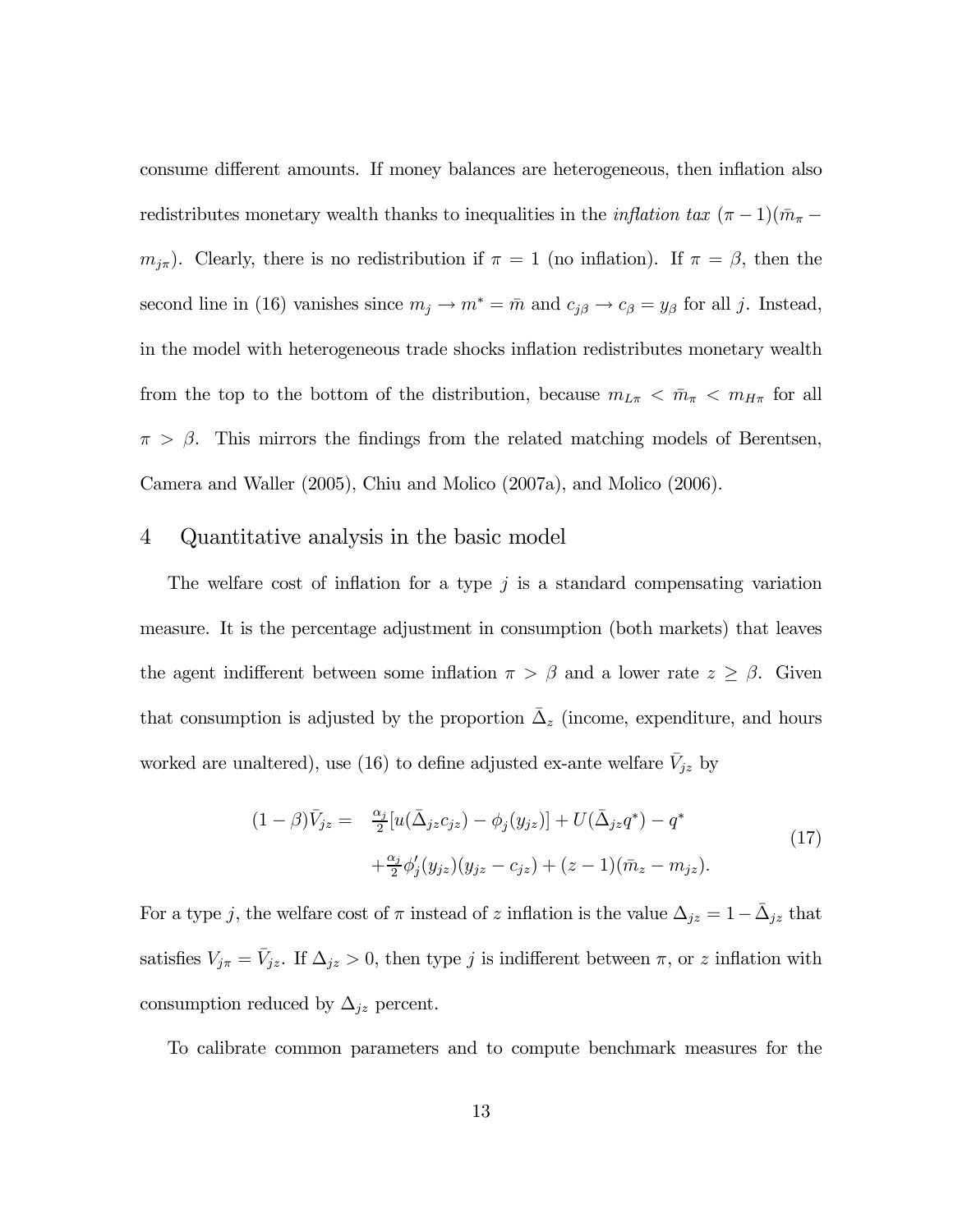welfare cost of inflation a representative-agent version of the model is considered. Then, heterogeneity is re-introduced. The focus is on a yearly model of the U.S. for the sample period 1929-2006. The nominal interest rate  $i$  is the annualized yield on short-term commercial paper, the nominal price level  $P$  is GDP deflator, aggregate nominal output  $PY$  is nominal GDP, and the nominal money supply M is  $M1<sup>5</sup>$ 

#### 4.1 Representative-agent economy

Set  $\alpha_j = \alpha$  and  $\phi_j(y) = \phi(y)$  for all j, so  $p = \phi'(y)$ ,  $pc = m$  and  $c = y$ . Fix  $u(c) = \frac{c^{1-a}-1}{1-a}$ ,  $U(q) = A \ln(q)$  so  $q^* = A$ , and let  $\phi(y) = \frac{y^{\delta}}{\delta}$ . From (15) one gets

$$
c = \left(\frac{\alpha}{2i+\alpha}\right)^{\frac{1}{\delta+a-1}}.\tag{18}
$$

Set  $\beta = 0.96$ ,  $a = 1$  (i.e.,  $u(c) = \log c$ ), and  $\delta = 1.1$ .<sup>6</sup> The remaining parameters to calibrate are  $\alpha$  and A. The procedure in Aruoba, Waller and Wright (2007) is used to calibrate  $\alpha$ . First, the interest elasticity of M1 is estimated using a standard approach, obtaining −0.33756. <sup>7</sup> The theoretical interest elasticity of money demand

<sup>&</sup>lt;sup>5</sup>For 1929-75, the yield on commercial paper is from Friedman and Schwartz (1982, Table 4.8, col. 6). For 1976-96, it is from Economic Report of the President (1996, Table B-69). For 1997-06, it is the Financial Commercial Paper with 3-month maturity in H.15 Selected Interest Rates, Federal Reserve Statistical release. M1 is in billions of dollars, December of each year, not seasonally adjusted. For 1929-58, it is from Friedman (1963, p. 708-718, col. 7). For 1959-06, it is from the St. Louis Fed FRED Database. For 1929-06, nominal GDP is from The National Income and Product Accounts of the United States. Running the analysis for a quarterly specification yields similar results (see Table 1); this matches the findings in Aruoba, Waller and Wright (2007). Additional sensitivity analyses and details on analytical derivations are in the working paper Boel and Camera (2009) and in the online appendix in Science Direct.

 $6$ This facilitates comparisons to studies based on Lagos and Wright (2005), which usually assume unit elastic preferences and linear disutility in both markets. Setting  $\delta = 1$  has virtually no impact on our calibration and aggregate welfare cost results, but does not allow us to consider equilibria where differentially efficient producers are active.

<sup>&</sup>lt;sup>7</sup>Following Goldfeld and Sichel (1990), the log of real money balances on each date t  $(M_t/P_t)$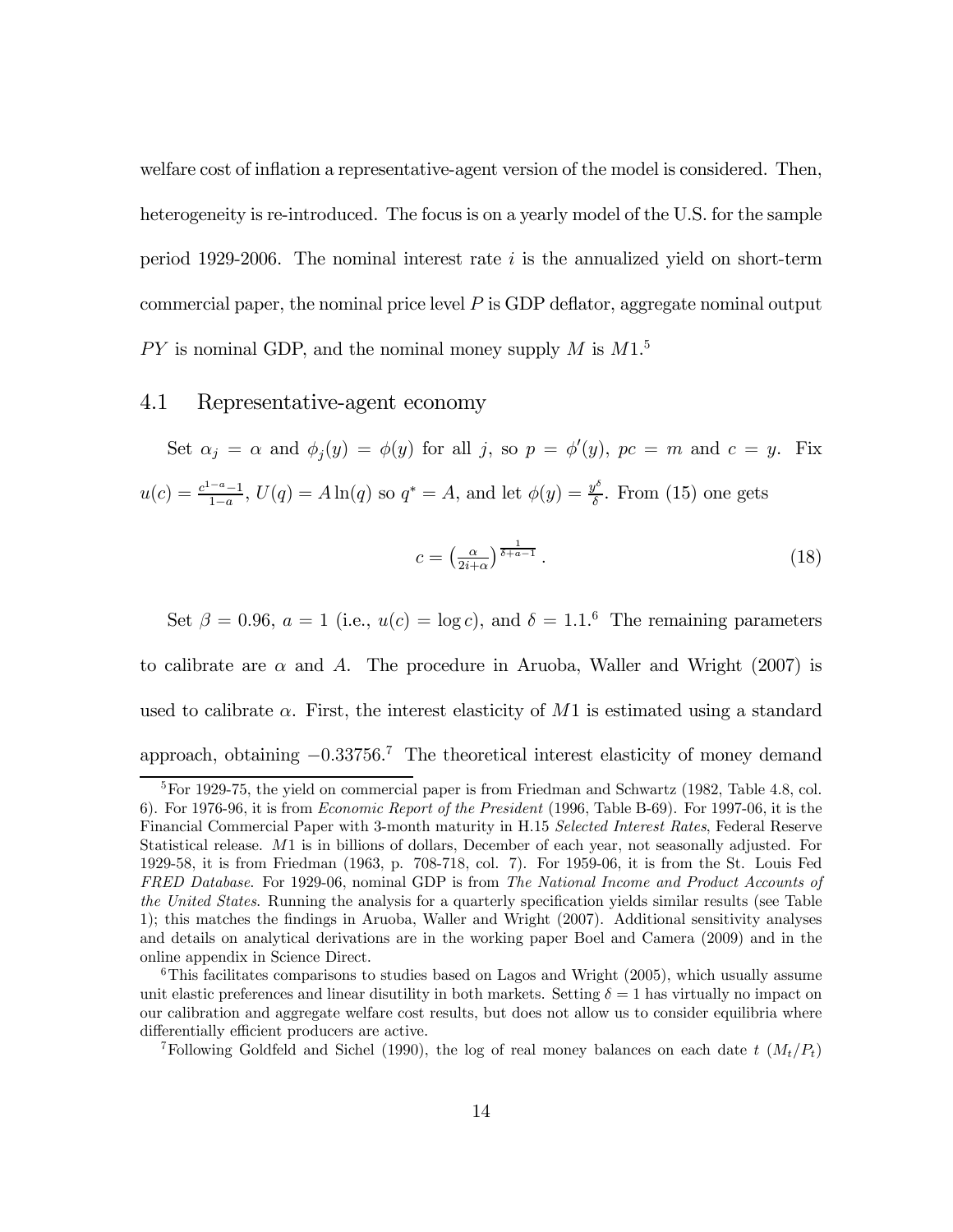is  $\varepsilon_m = \frac{2i\phi'(y)}{\alpha c u''(c)} = -\frac{2i}{(2i+\alpha)a}$ . The average interest in the sample period is  $i = 0.044$ . Now, given  $a = 1$ , one finds that the value  $\alpha = 0.145$  matches the theoretical to the empirical elasticity.

The parameter A is chosen to fit the ratio  $L = \frac{M}{PY}$ , which can be interpreted as money demand because real balances  $M/P$  are proportional to real output Y with a factor of proportionality  $L(i)$  that depends on the nominal interest rate. For the empirical counterpart of  $L$  the above-described data is used. To construct the theoretical expression for L note that aggregate nominal output is  $PY = p_1 \frac{\alpha}{2}c + p_2 A$ , i.e., nominal output in markets one and two. From (3), the equilibrium nominal money stock  $M = p_2m$ , so normalizing by  $p_2$  one gets  $L = \frac{m}{\frac{\alpha}{2}pc+A}$ . Hence,  $L = L(i) \equiv \frac{1}{\alpha/2+A}$ . with c defined in (18). Given the parameters fixed above, the value  $A = 2.537$  minimizes the distance between L in the data and in the model.<sup>8</sup> Figure 1 shows how the calibrated money demand (solid line) fits the data in the sample period (circles). The  $R^2$  coefficient is 0.550. As a comparison, the dashed  $L(i)$  is for a model where  $\alpha$  is

is regressed on the date t log of real GDP, nominal interest rates, and one-period lagged balances:  $\ln m_t = \gamma_0 + \gamma_1 \ln y_t + \gamma_2 \ln i_t + \gamma_3 \ln m_{t-1} + v_t$ . To account for first-order autocorrelation in the residuals  $v_t$  the Cochrane-Orcutt procedure is used.

<sup>&</sup>lt;sup>8</sup>The parameter  $\alpha = 0.145$  may seem "small," since some studies set  $\alpha = 1$  to minimize the search frictions (Lagos and Wright, 2005, Chiu and Molico 2007a) or calibrate  $\alpha$  to higher values (Aruoba, Waller, and Wright, 2007, Chiu and Molico 2007b). However, the fit of the model worsens for  $\alpha > 0.145$  $(\alpha = 1$  gives the poorest fit). In addition, though  $\alpha$  has no obvious empirical counterpart, it affects the share of market one output,  $\frac{\alpha}{2}L(i)$ . In our model this share is bounded above by 13% (set  $\alpha = 1$ ) and calibrate  $A = 2.537$ ; in the calibrated model it is about 2%. Similar shares emerge from other studies; in Aruoba, Waller and Wright  $(2007)$  the share is less than  $10\%$  (around  $4\%$  in the calibrated model), in Chiu and Molico (2007a) it is below 9%, and it is below 10% in Lagos and Wright (2005) at 4% inflation. This suggests the calibrated parameter  $\alpha$  is not too small.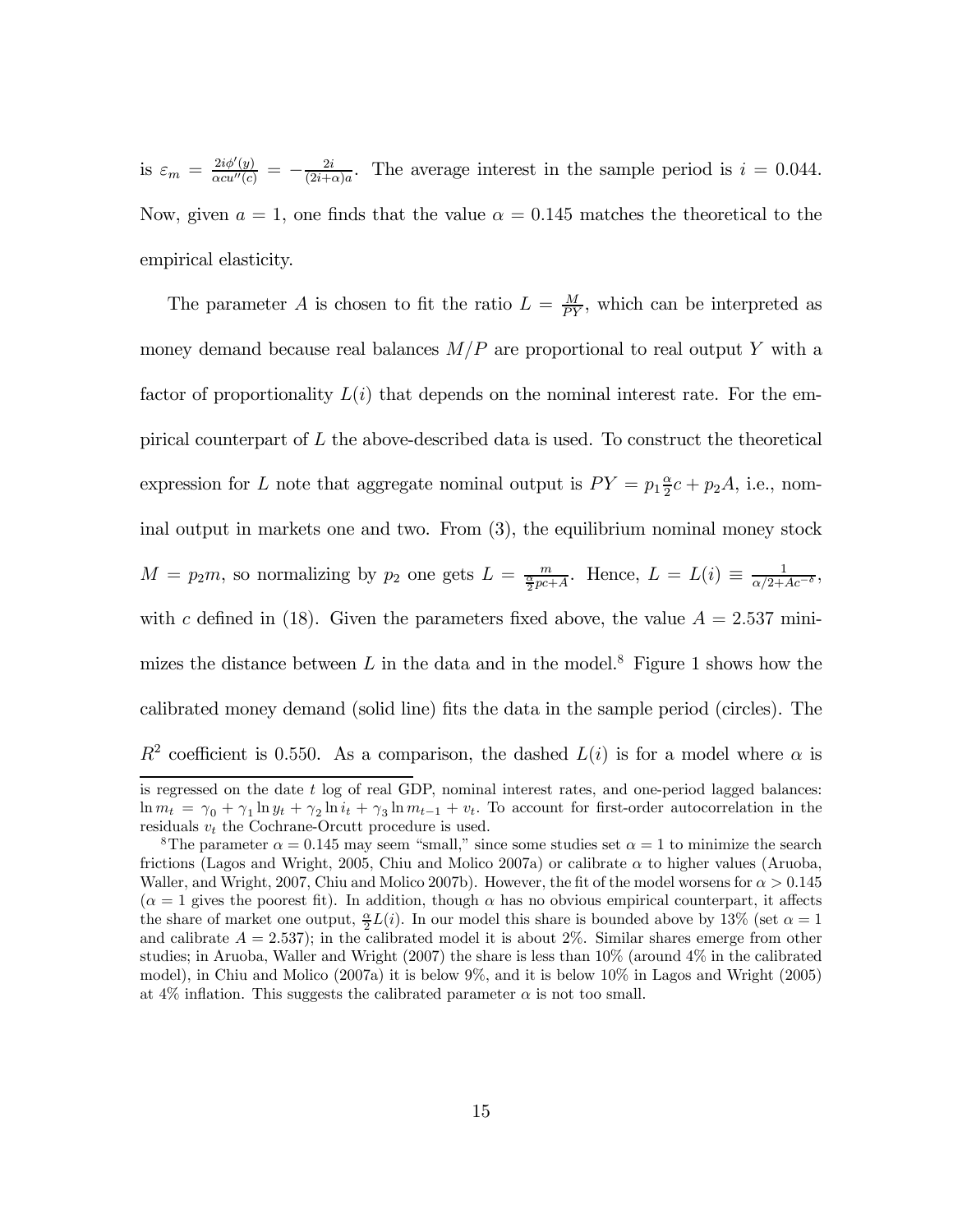selected to deliver the best possible fit.<sup>9</sup>

#### Figure 1 and Table 1 approximately here

Table 1 reports the welfare cost of 10% anticipated inflation as opposed to no inflation and the Friedman rule. These costs are around or below 1% of consumption, in line with the findings from studies based on various representative-agent models.<sup>10</sup> The next sections study how heterogeneity affects this initial finding.

#### 4.2 Heterogeneous trade shocks

Suppose agents differ only in trade shocks. As seen earlier, equilibrium money holdings are heterogeneous,  $m_{L\pi} < \bar{m}_{\pi} < m_{H\pi}$  and the parameters  $(\rho, \alpha_L, \alpha_H)$  pin down the shares of money held by different segments of society. Given the parameters fixed above, let  $\alpha = 0.145$  correspond to average trade shocks, i.e.,  $\rho \alpha_H + (1 - \rho) \alpha_L =$ 0.145, and calibrate  $(\rho, \alpha_L, \alpha_H)$  using U.S. data on the distribution of liquidity holdings. The Survey of Consumer Finances of the Federal Reserve Board reports a measure called "liquidity," which includes the total value of all types of transactions accounts held by surveyed U.S. households. Dividing households into income quintiles, the share

<sup>&</sup>lt;sup>9</sup>The parameter A is calibrated for  $\alpha$  values going from 0.025 to 1. The coefficient  $R^2$  rises quickly with  $\alpha$ , attains a maximum  $R^2 = .61$  for  $\alpha \approx .075$ , and then drops slowly to .15. The implied share of market one output rises in  $\alpha$ . Intuitively, the best fit requires a sufficiently small share of monetary trade. Chiu and Molico (2007b) obtain a remarkable fit by including endogenous costly participation in market two; unfortunately, this reduces analytically tractability, so this case is not considered in this study.

<sup>&</sup>lt;sup>10</sup>For example, the welfare cost of 10% inflation (as opposed to no inflation) is around 1.3% in Lagos and Wright (2005) and 0.7% in Aruoba, Waller and Wright (2007), for similar pricing mechanisms; it is around 1% in Lucas (2000) and just a fraction of 1% in Cooley and Hansen (1989). See also the discussion and references in Lucas (2000) and Lagos and Wright (2005).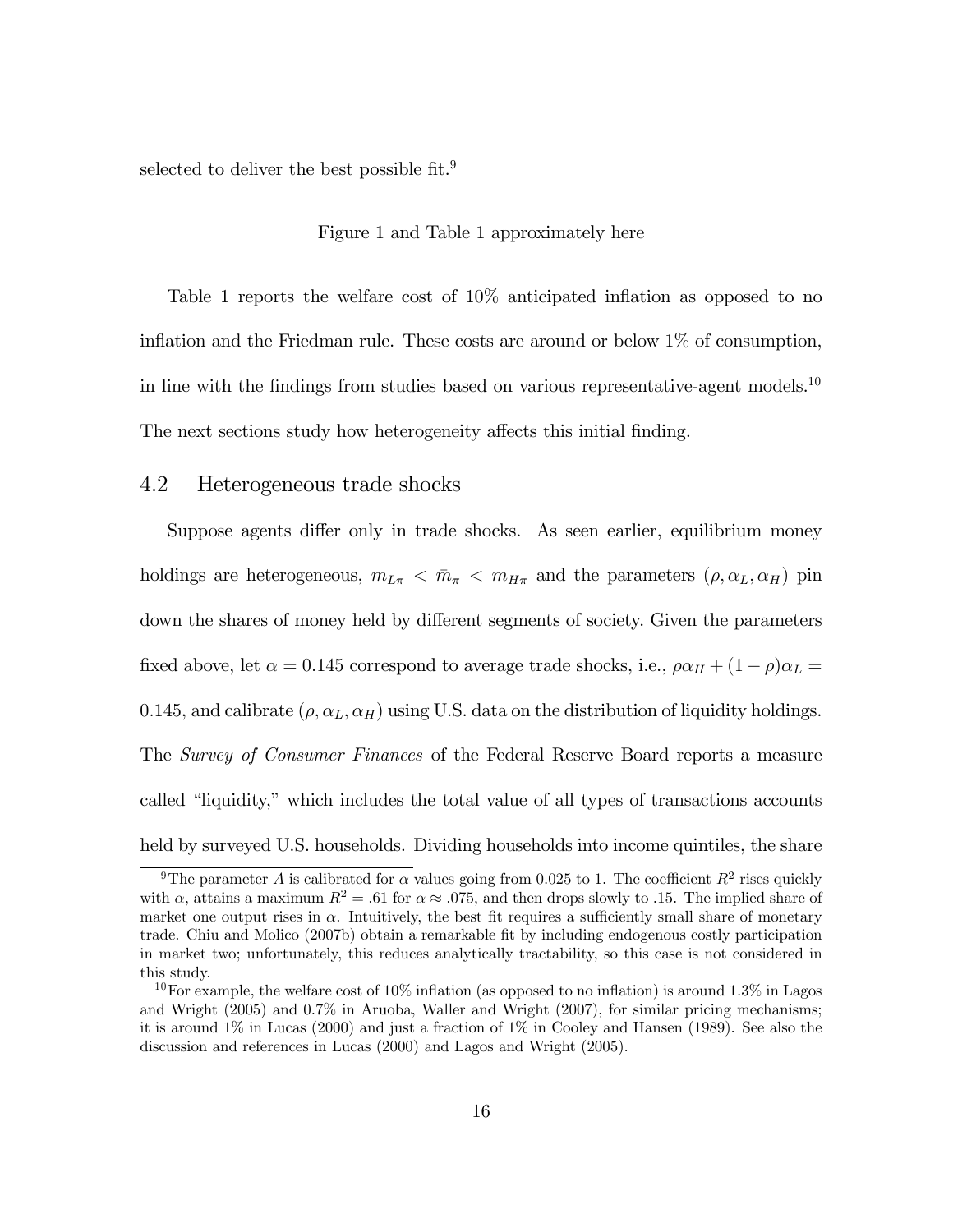of liquidity held in 1995 by the top two quintiles of U.S. households was 94.1%, while the bottom 60% held the remaining liquidity (shares are not dramatically different in earlier years). In the model  $\bar{m}$  is the theoretical measure of total liquidity, so  $\frac{\rho m_H}{\bar{m}}$ is the share of liquidity held by types  $H$ . Associating  $j = H$  to the top two income quintiles gives  $\rho = 0.4$ . The values  $(\alpha_L, \alpha_H) = (0.003, 0.357)$  match the theoretical liquidity share to its empirical counterpart.

The average (or aggregate) welfare cost of inflation in this heterogeneous-agent version of the model remains positive, though it is smaller than for the representative agent (Table 1). The reason is that the burden of inflation is now unevenly distributed. Those who consume less hold less money than average and suffer less because the inflation tax redistributes to them some of the monetary wealth of the richer agents. To check the sensitivity of the results consider mean-preserving spreads for  $(\alpha_L, \alpha_H)$  arbitrarily fixing  $\rho = 0.5$  and varying  $\alpha_L$  from 0 to 0.145. Figure 2 reports the welfare costs (average and type-specific) against  $\alpha_L$ ; moving left to right equilibrium consumption and wealth disparities fall, converging to the representative-agent model.

#### Figure 2 approximately here

To sum up the results, in this heterogeneous-agent model anticipated inflation lowers aggregate welfare, but the burden of inflation falls mostly (or solely) on the shoulders of the high-consumption, 'rich' segment of society. The aggregate welfare loss is smaller than in the representative-agent model and is affected by monetary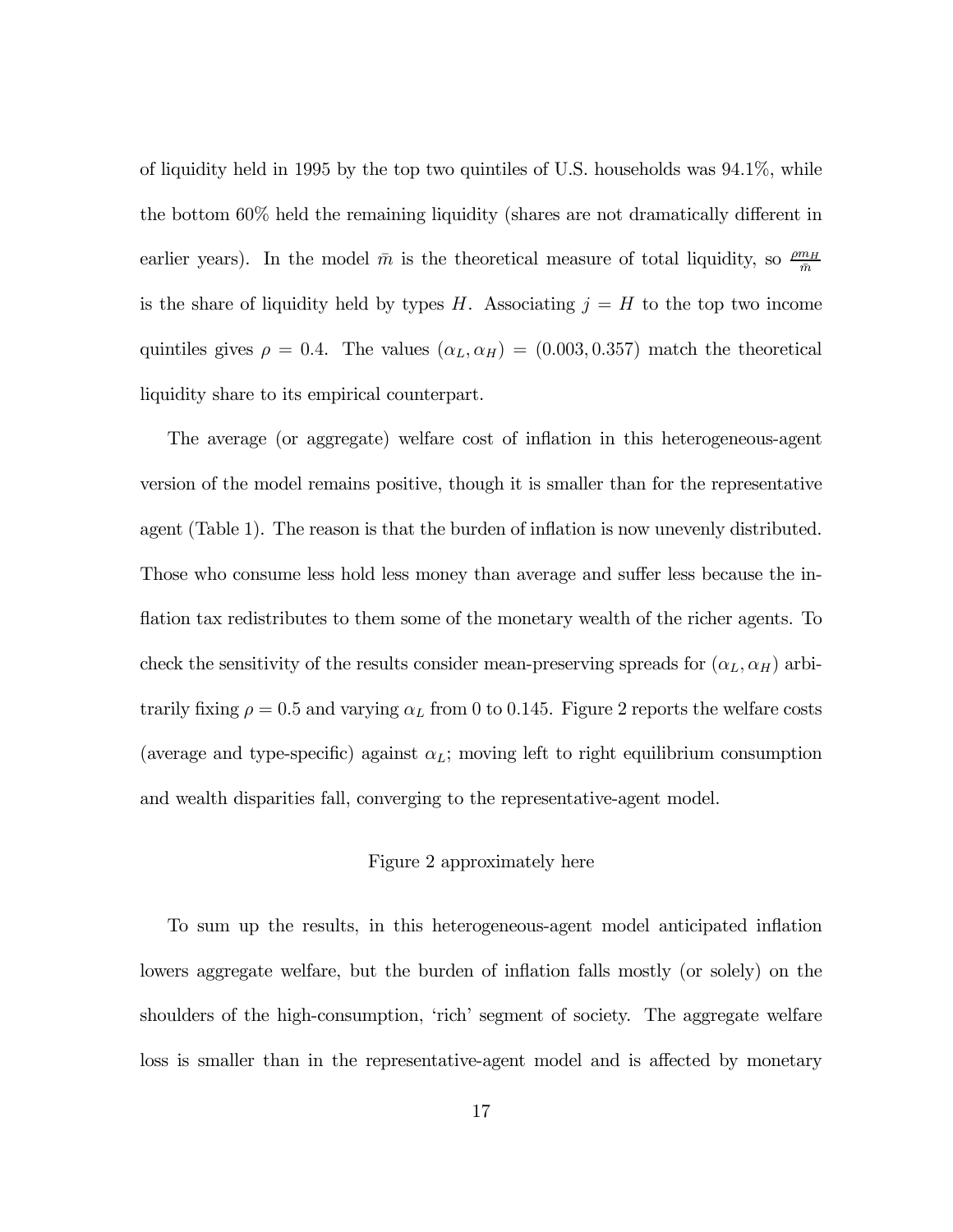wealth inequality. Wealth disparities result in unequal inflation tax burdens, which induce a top-to-bottom redistribution of monetary wealth. This redistribution reduces the welfare loss of the poor and, in fact, can even increase their welfare, which is why in Figure 2 the average welfare cost falls with greater heterogeneity. However, inflation is never beneficial to society as a whole, i.e., the positive redistributive effect does not dominate the consumption distortions so  $i = 0$  is always the best policy.

The welfare cost of inflation for a given segment of society increases with the share of monetary wealth held by that segment. In Figure 2 the welfare cost for agent  $j$ rises with  $\alpha_j$  because  $m_j$  rises. Redistributive effects are stronger the greater is the disparity in monetary wealth, which is why inflation benefits no-one when there is little dispersion in money holdings (far right in Figure 2).

The above findings share similarities and differences with results from related models that exhibit nondegenerate equilibrium monetary distributions, e.g., Chiu and Molico (2007a,b), Molico (2006), and Reed and Waller (2006), as well as dissimilar models, e.g., Akyol (2004), Erosa and Ventura (2002), and Imrohoroglu (1992). On the one hand, one can draw a parallel between the quantitatively small societal welfare loss from anticipated inflation in the present work and other works. The welfare cost of 10% inflation is close to zero in Akyol (2004), around 0.6% in Chiu and Molico (2007a,b), 1.57% in Erosa and Ventura (2002), about 1% in Imrohoroglu (1992), and around 1% (relative to the Friedman rule) in Reed and Waller (2006).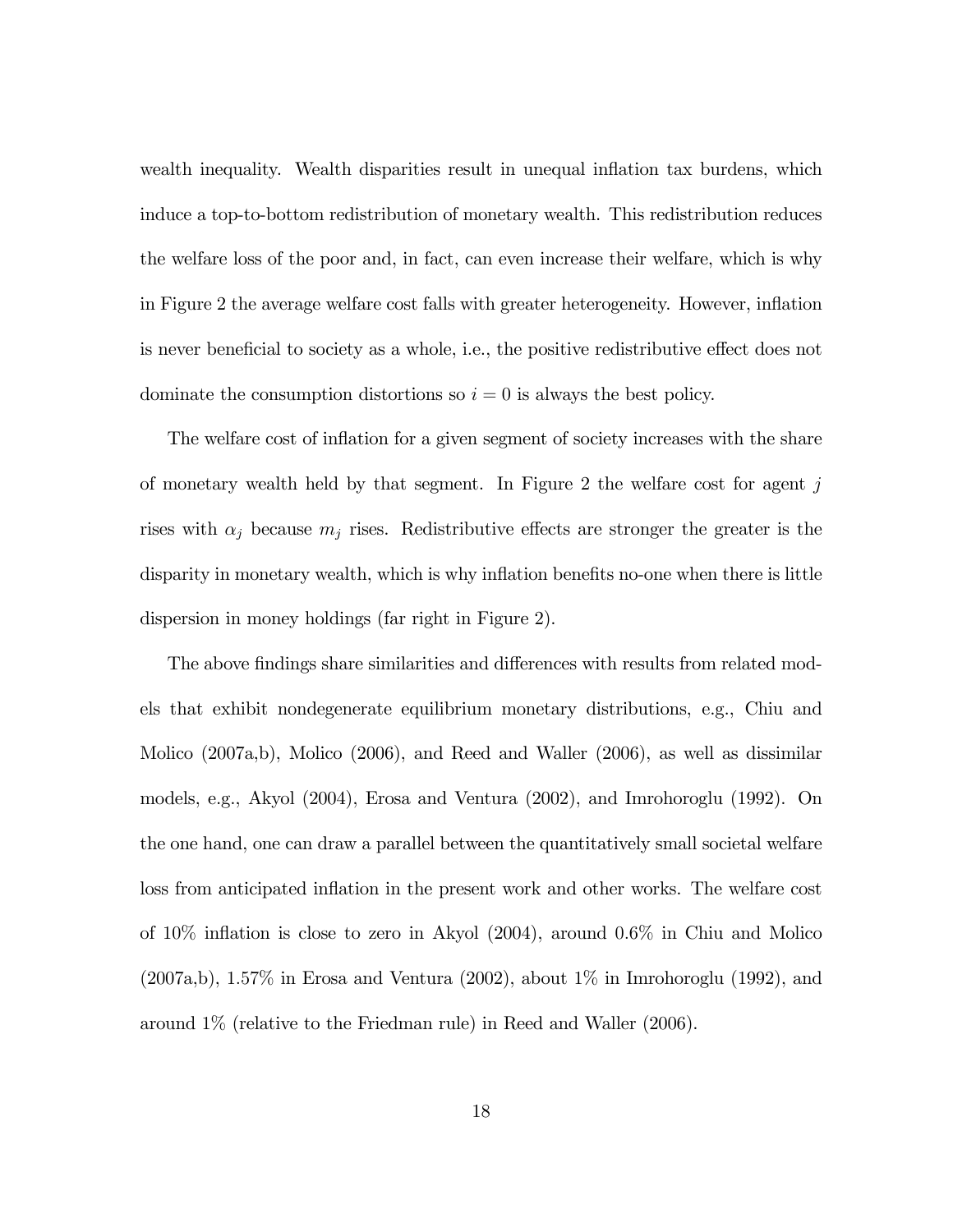On the other hand, differences emerge from comparing other results, especially those regarding implications for optimal monetary policy and the redistributive impact of inflation. First, the present study suggests that inflation's redistributive impact mitigates the overall welfare loss but is not a sufficient reason to run any policy other than zero nominal interest rates, i.e., moving away from the Friedman rule cannot generate societal welfare gains. This is unlike in Molico (2006), where some inflation can raise welfare, or the precautionary balances model in Akyol (2004) where small welfare gains are also possible.<sup>11</sup> Second, the top-to-bottom direction of monetary wealth redistribution is unlike in Erosa and Ventura (2002) where, given increasing returns to scale in the cost to liquidate high-return assets, inflation can act as a regressive tax.

#### 4.3 Heterogeneous productivity

Now suppose agents have identical needs for consumption insurance but different labor productivity. Fix the preference parameters to the calibrated representativeagent values and give differently efficient production technologies to different agent types. A type L must supply  $\theta - 1$  more hours than a type H to produce the same amount of output y, i.e.,  $\phi_j(y) = \frac{(\theta_j y)^{\delta}}{\delta}$  with  $\theta_L = \theta > \theta_H = 1$ . Interpret  $\theta_j y_j$  as hours worked to produce  $y_j$  output, i.e., type L agents must work longer than type H to produce the same amount of output. Hence  $\phi_L(y) > \phi_H(y)$  for all  $y > 0$ . With this formulation one can define  $(c, y_L, y_H)$  as explicit functions of the parameters and since

 $11$ In Molico (2006) agents can self-insure only at random, which is why low inflation can improve average welfare. Instead, in our model and Chiu and Molico (2007a,b) self-insurance opportunities arise deterministically. In Akyol (2004) inflation redistributes income top-to-bottom.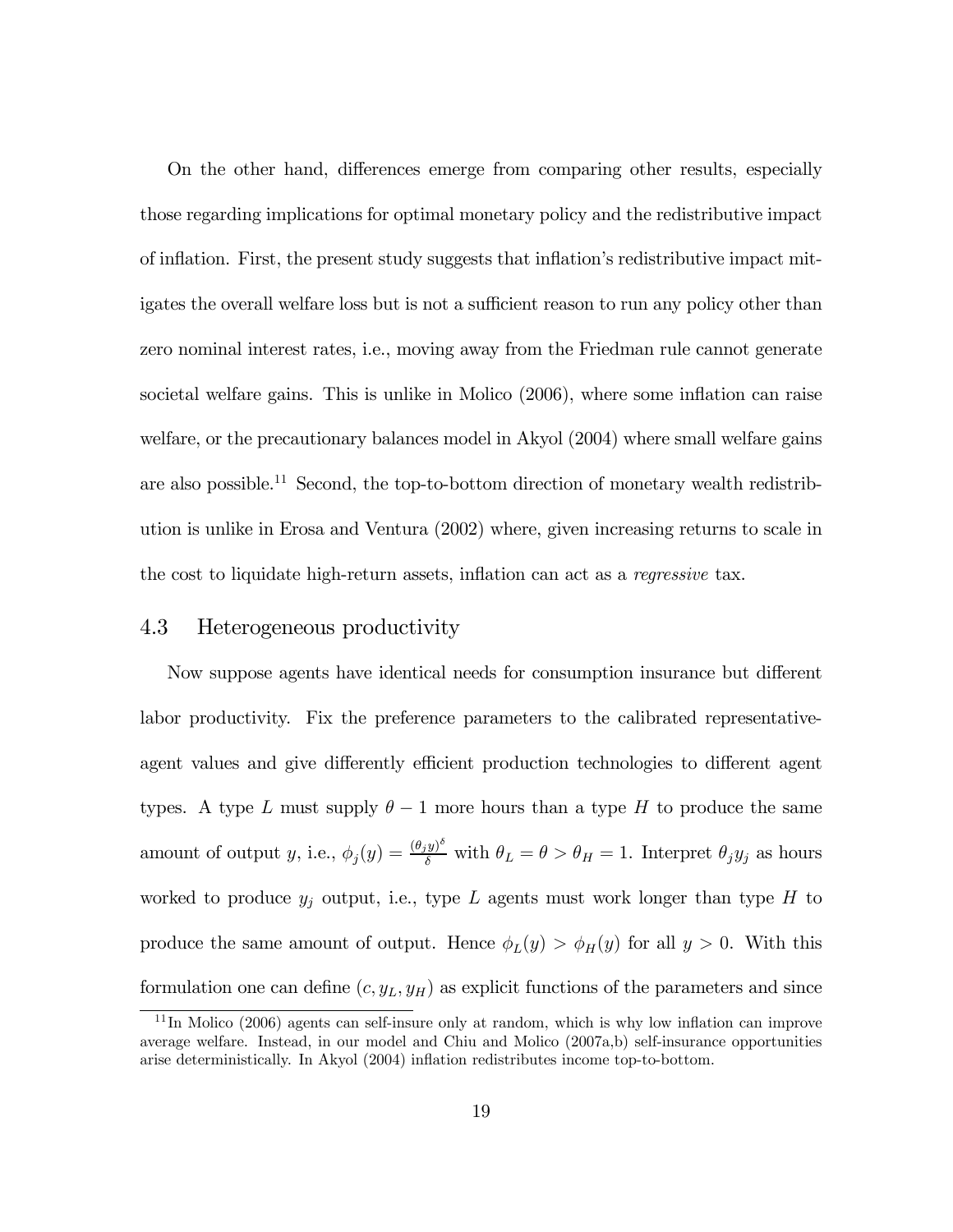choosing output or hours worked is equivalent, we  $y_j$  is used instead of hours.

The relative productivity parameter  $\theta$  is calibrated to match the ratio of productivity in the service sector (very productive) to the goods sector (less productive). Productivity is measured by average output per hour in nonfarm private industries using data from the Bureau of Labor Statistics for 1987-2006. Hence,  $\theta = 4.24$ . Then, fix  $\rho = 0.77$  to match the proportion of employment in the service sector.

The welfare cost of inflation in this heterogeneous economy is unequally distributed, with the (more) productive agents suffering the most (Table 1). The average welfare cost is very close to that for the representative agent since there is neither equilibrium dispersion in money holdings (inflation cannot redistribute wealth) nor in consumption (consumption distortions are identical across agents). Welfare cost disparities stem from inequality in market one average net earnings (that sum up to zero). Productive agents earn more than they spend on average,  $y_{H\pi} > c_j > y_{L\pi}$ , and their income falls with inflation. So, the social burden of inflation lies mostly on their shoulders.

Unlike the previous heterogeneous-agents version, no segment of this unequally productive society benefits from inflation (Table 1). The reason is that by fixing  $\delta = 1.1$ , the model implies a large wage elasticity of labor supply in market one (it is  $\frac{1}{\delta-1}$ ). To determine how the wage elasticity impacts the results, Figure 3 reports the welfare cost of inflation for  $\delta \in [1.01, 5]$ , i.e., wage elasticities falling from 100 to 0.25. As the elasticity falls, the welfare cost falls and, for a sufficiently low elasticity,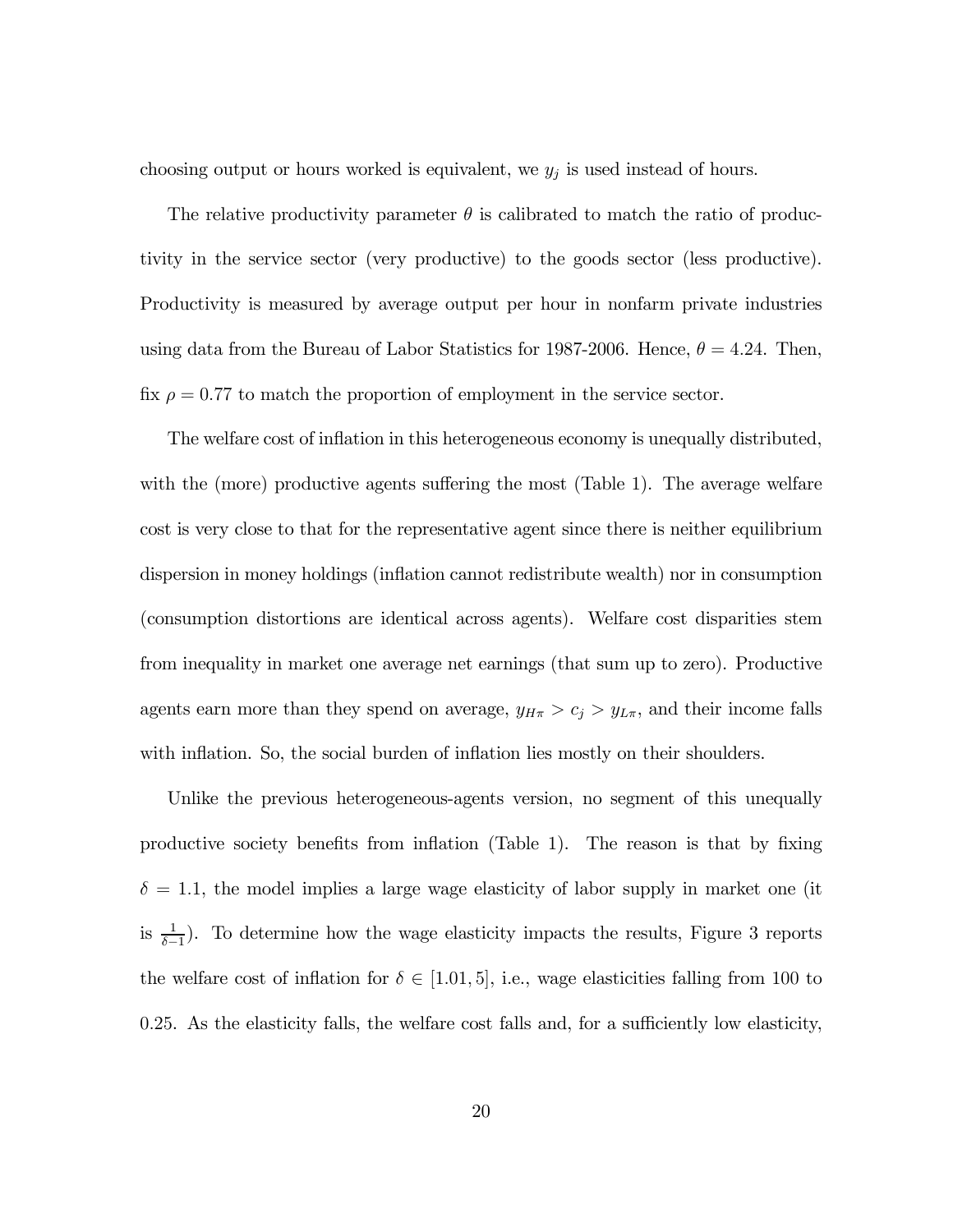it turns negative for the less productive. This is equivalent to income redistribution. Hence, even in this model with no equilibrium monetary wealth inequality, inflation can benefit low-consumption agents at the expense of high-consumption agents.

#### Figure 3 approximately here

#### 5 Money is not the only asset

Money is typically the only financial asset available in the class of models to which this study belongs.12 However, the impact of inflation on social welfare should depend on whether alternative assets exist that can provide consumption insurance and offer some inflation protection. So, the model is extended to let agents hold more "sophisticated" financial portfolios.

To induce equilibrium heterogeneity in financial portfolios set  $\alpha_L < \alpha_H$  and fix  $\phi_j = \phi$  for all j. To augment financial sophistication, introduce a prototypical competitive financial sector that offers risk-pooling services. In market two agents can buy consumption insurance from an intermediary selling one-period nominal assets at price  $\theta > 0$ . Assets can only be redeemed in the following market one for claims to money, which are enforceable in market two and are financed with the revenue from asset sales. The intermediary earns zero profits and operates at zero resource cost.

In this version of the model money and assets offer some consumption insurance,

and trade frictions affect financial markets, also. Market one buyers can redeem the

<sup>12</sup>But see Bencivenga and Camera (2008), Lagos and Rocheteau (2008), or Telyukova and Wright (2007).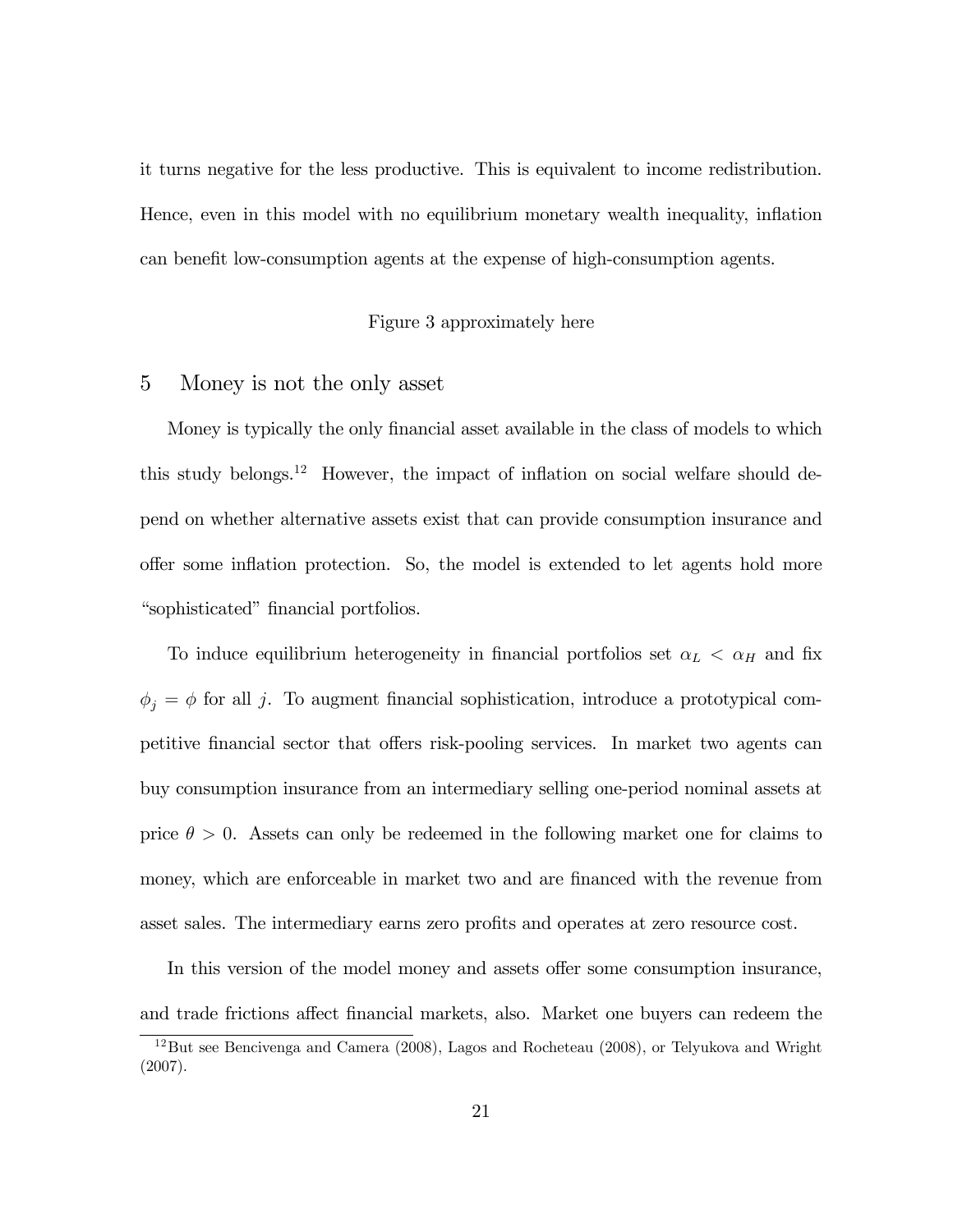asset and spend its claims to consume. Sellers can redeem the asset to cash its claims in the next market. However, idle agents cannot participate in market one, i.e., can access neither goods nor financial markets and so cannot redeem the asset. This form of limited participation in financial and goods markets affects agent types differently. The asset is less attractive to those who are less likely to be present on market one.

For a type j holding  $b_j \ge 0$  assets and  $m_j \ge 0$  money one must add  $b_j$  and  $\pi \theta b'_j$  to the right hand sides in, respectively, (1) and (4). Hence,

$$
V_j(m_j, b_j) = m_j + \alpha_j b_j + \frac{\alpha_j}{2} [u(c_j) - \phi(y)] + \frac{\alpha_j}{2} p(y - c_j) + W_j(0, 0), \tag{19}
$$

where  $pc_j \le m_j + b_j$ , so  $c_j = \min\{\frac{m_j + b_j}{p}, c(p)\}\$ . Clearly  $\frac{\partial V_j(m_j, b_j)}{\partial b_j} = \alpha_j + \frac{\alpha_j}{2}[u'(c_j) - p]\frac{\partial c_j}{\partial b_j}$  $\partial b_j$ where  $\frac{\partial c_j}{\partial b_j} = \frac{1}{p}$  for a constrained buyer. As usual, the agent's need for consumption insurance depends on  $\alpha_j$ . Equation (14) is still needed for  $m_j > 0$ , while  $b_j \geq 0$  if

$$
\theta \frac{\pi}{\beta} \ge \alpha_j + \frac{\alpha_j}{2} \left[ \frac{u'(c_j)}{p} - 1 \right]. \tag{20}
$$

As done earlier, consider stationary outcomes where all market one buyers are constrained. Note that wealthier U.S. households have less liquid and more sophisticated financial portfolios than those at the bottom of the wealth distribution (Erosa and Ventura 2002). So, conjecture an outcome in which those who consume less than average hold more money but less assets than average. The simplest scenario is  $b_H > b_L = 0$ and  $m_L > m_H = 0$ . It is optimal if for  $j = L$ , then (14) holds and (20) is a strict inequality; the converse must hold for  $j = H$ . This is an equilibrium for some sufficiently small inflation rate bounded away from  $\beta$ .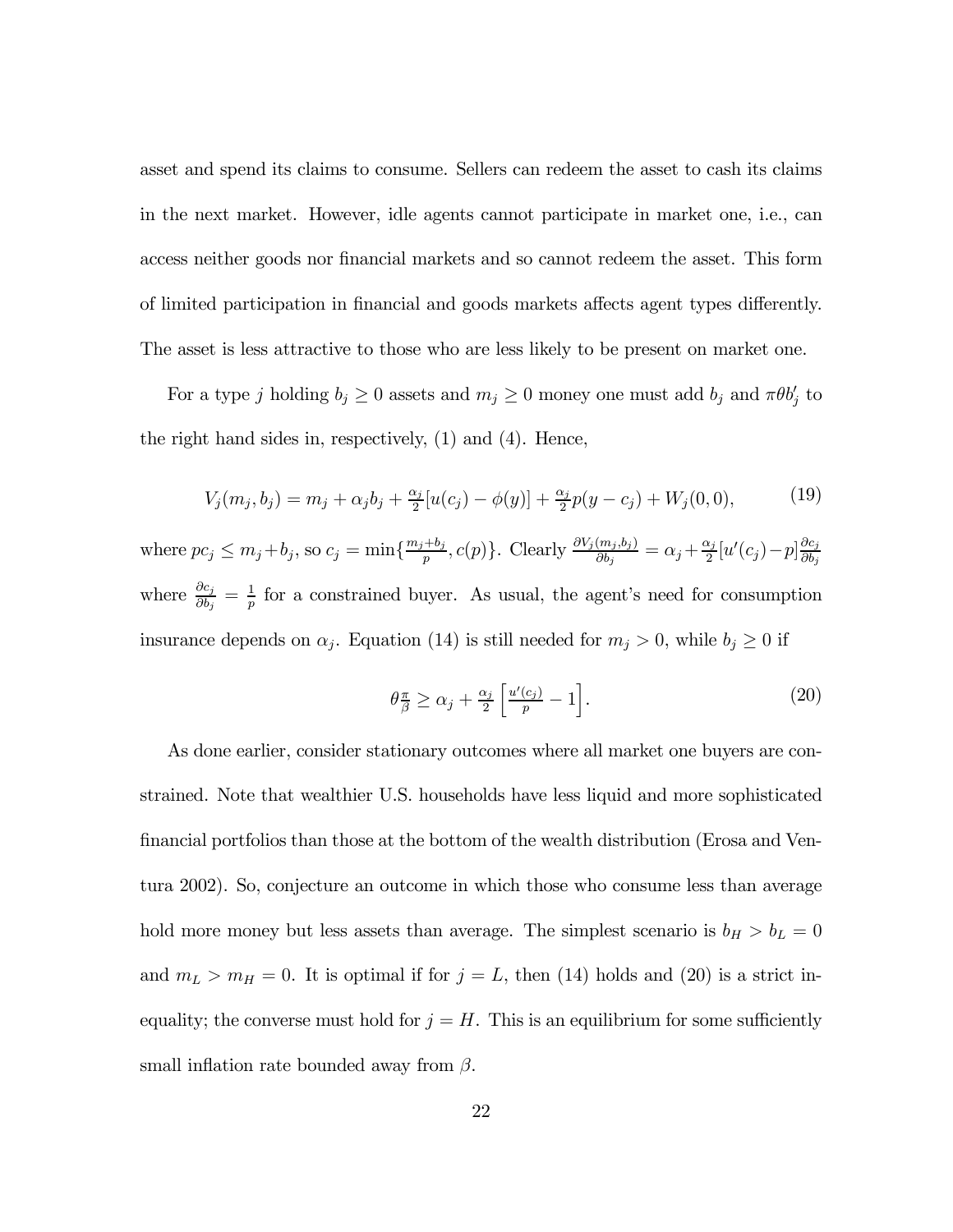To demonstrate it observe that if only types H buy  $\pi b$  assets at price  $\theta$ , then the repayment constraint faced by the intermediary is

$$
\pi \theta b = \alpha_H b,\tag{21}
$$

which gives the price  $\theta$  consistent with zero profits. Since  $\alpha_H$  is the redemption probability for  $j = H$ , the asset's expected return is  $\frac{\alpha_H}{\theta}$  and it equals the inflation rate. In this sense, the asset can insure types  $H$  against inflation.

From (20)-(21), one sees that  $b_H > 0$  requires

$$
\alpha_H(\frac{1}{\beta} - 1) = \frac{\alpha_H}{2} \left[ \frac{u'(c_H)}{p} - 1 \right]. \tag{22}
$$

Notice that  $\alpha_H(\frac{1}{\beta}-1) < \frac{\pi}{\beta}-1$  for all  $\pi > \bar{\pi} = \beta + \alpha_H(1-\beta) \in (\beta,1)$ . If (22) holds, then  $\frac{\pi}{\beta} - 1 > \frac{\alpha_H}{2}$  $\left[\frac{u'(c_H)}{p} - 1\right]$  for all  $\pi > \bar{\pi}$  (so  $m_H = 0$ ). As  $\pi \to \beta$  then  $u'(c_H) = p$ (efficiency) and type H holds only money. Intuitively, if  $\pi \leq \bar{\pi}$ , then inflation is small and assets offer consumption insurance that is too expensive relative to the insurance offered by money. Otherwise, type  $H$  agents prefer holding assets but not money, since by doing so they can consume more.

Now consider a type L. Optimality implies  $b_L = 0$  and  $m_L > 0$  when  $\pi < \tilde{\pi} =$  $\beta + \alpha_H - \beta \alpha_L$ ; note that  $\tilde{\pi} > \bar{\pi}$  and  $\tilde{\pi} > 1$  if  $\beta > \frac{1-\alpha_H}{1-\alpha_L}$ .<sup>13</sup> Intuitively, when  $\pi < \tilde{\pi}$  assets offer consumption insurance that is too expensive for agents who trade less frequently than average. These agents place less value on the asset and buy it only if inflation is

<sup>&</sup>lt;sup>13</sup> From (14), optimality requires  $\frac{\pi}{\beta} - 1 = \frac{\alpha_L}{2}$  $\left\lceil \frac{u'(c_L)}{p} - 1 \right\rceil$  for  $m_L > 0$ . For  $b_L = 0$  expression (20) must hold as a strict inequality. This occurs if  $\theta_{\overline{\beta}}^{\pi} > \alpha_L + \frac{\pi}{\beta} - 1$ . Use (21) to get  $\pi < \tilde{\pi}$ .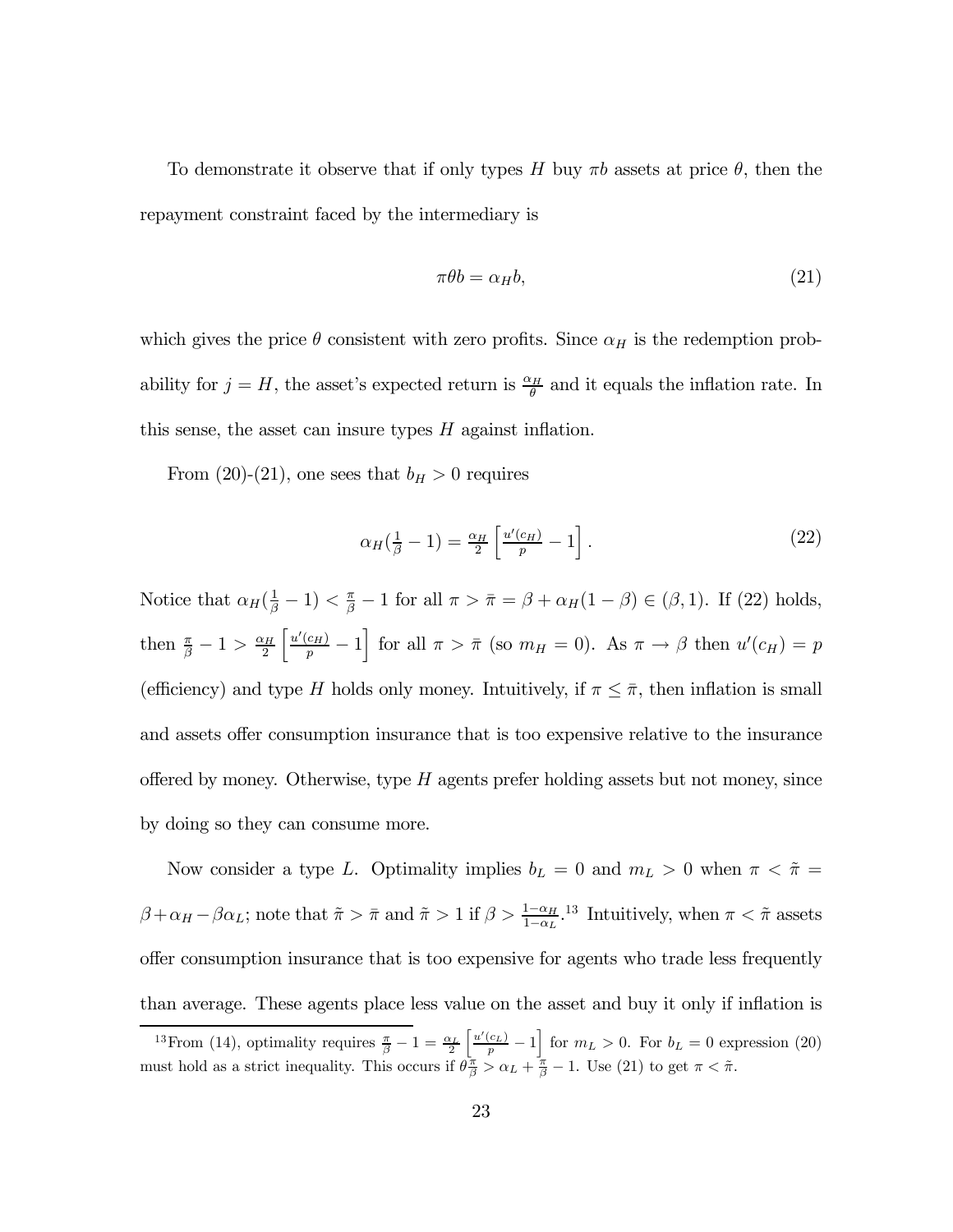sufficiently high, i.e., if money is a sufficiently poor store of value.

To sum up, if  $\pi \in (\bar{\pi}, \tilde{\pi})$ , then only types L hold money, so those who have the most money are not the ones who consume and trade the most. Hence,  $(c_L, c_H) = (\frac{m_L}{p}, \frac{b}{p})$ satisfy (14) and (22),  $(m_L, m_H) = (\frac{\bar{m}}{1-\rho}, 0)$ , and  $(b_L, b_H) = (0, b)$ . Now

$$
W_j(m_{j,k}) = U(q_j) - q_j - \pi \theta b'_j - \pi m'_j + m_{j,k} + \tau + \beta V_j(b'_j, m'_j), \tag{23}
$$

which differs from (5) due to asset holdings.

Using  $(19)$  and  $(23)$ , equilibrium ex-ante welfare for a type j is

$$
(1 - \beta)V_j(b_j, m_j) = \frac{\alpha_j}{2}[u(c_j) - \phi(y)] + U(q^*) - q^*
$$
  
 
$$
+ \frac{\alpha_j}{2}p(y - c_j) + (\pi - 1)(\bar{m} - m_j) + b_j(\alpha_j - \pi\theta).
$$
 (24)

Here,  $b_j = pc_j - m_j$  and  $p = \phi'(y)$ . The term  $b_j(\alpha_j - \pi \theta)$  captures the impact of inflation on asset holdings. Given  $m_H = b_L = 0$ , the net inflation tax is  $-(\pi - 1) \frac{\rho}{1-\rho} \bar{m}$ for type L and  $(\pi - 1)\bar{m}$  for H. So, inflation generates a wealth transfer from L to H types. Assets holdings are not subject to the inflation tax because the expected return on assets is  $\pi$ , i.e., the asset price perfectly adjusts for inflation.<sup>14</sup>

Given the calibrated parameters one gets  $(\bar{\pi}, \tilde{\pi}) = (0.975, 1.315)$ . Hence, a comparison is made between equilibria with  $0\%$  and  $10\%$  inflation in which only type L agents hold money. Inflation still generates a positive average welfare cost. However, the impact is quantitatively smaller and the redistributive effects of inflation are reversed, compared to the money-only version of the model (Table 1). Now it is the poor who would pay to avoid inflation, while the wealthy would demand more consumption.

<sup>&</sup>lt;sup>14</sup>Since  $m_L = pc_L$  the last two terms in (24) are  $(\pi - 1)\rho pc_L$  and  $(\pi - 1)(1 - \rho)pc_L$  for  $j = L, H$ .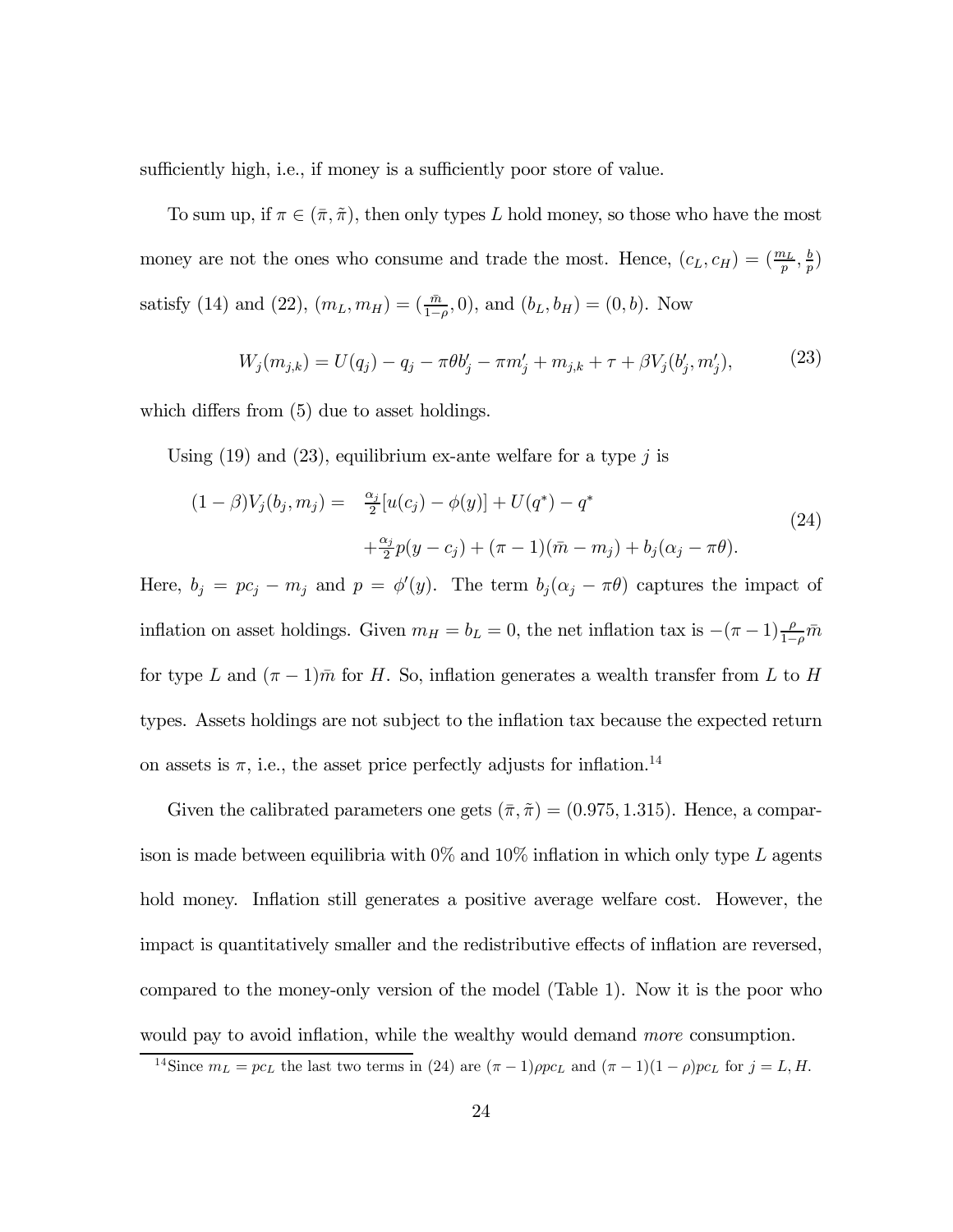Inflation lowers societal welfare less than before because not everybody holds money in this version of the model. The redistributive impact of inflation is reversed because those who trade less frequently not only save and consume less than average, but are also the only ones who save with money. Hence the burden of inflation falls entirely on the shoulders of the poorest segment of society.

The basic lesson is that the economy's financial structure not only affects the size of the welfare loss imposed by inflation on society, but it can also have significant consequences for how this loss is distributed across society. Whether inflation is more a concern for the rich or for the poor depends on whether agents are differentially able to participate in goods and financial markets. In the model, those who have greater need for consumption insurance can also more easily participate in financial markets.

#### 6 Final remarks

This study has considered a monetary economy where ex-ante heterogeneous agents hold money to insure against consumption risk. Stationary equilibrium exhibits tractable forms of dispersion in monetary wealth and earning profiles. By calibrating the model to the U.S. economy, it has been shown that the societal welfare loss from moderate anticipated inflation is not large. Yet, the impact of inflation can vary noticeably across society. If money is unequally distributed in equilibrium and it is the only asset, then inflation can benefit low-consumption agents by redistributing monetary wealth top-to-bottom. The direction of redistribution can change if additional assets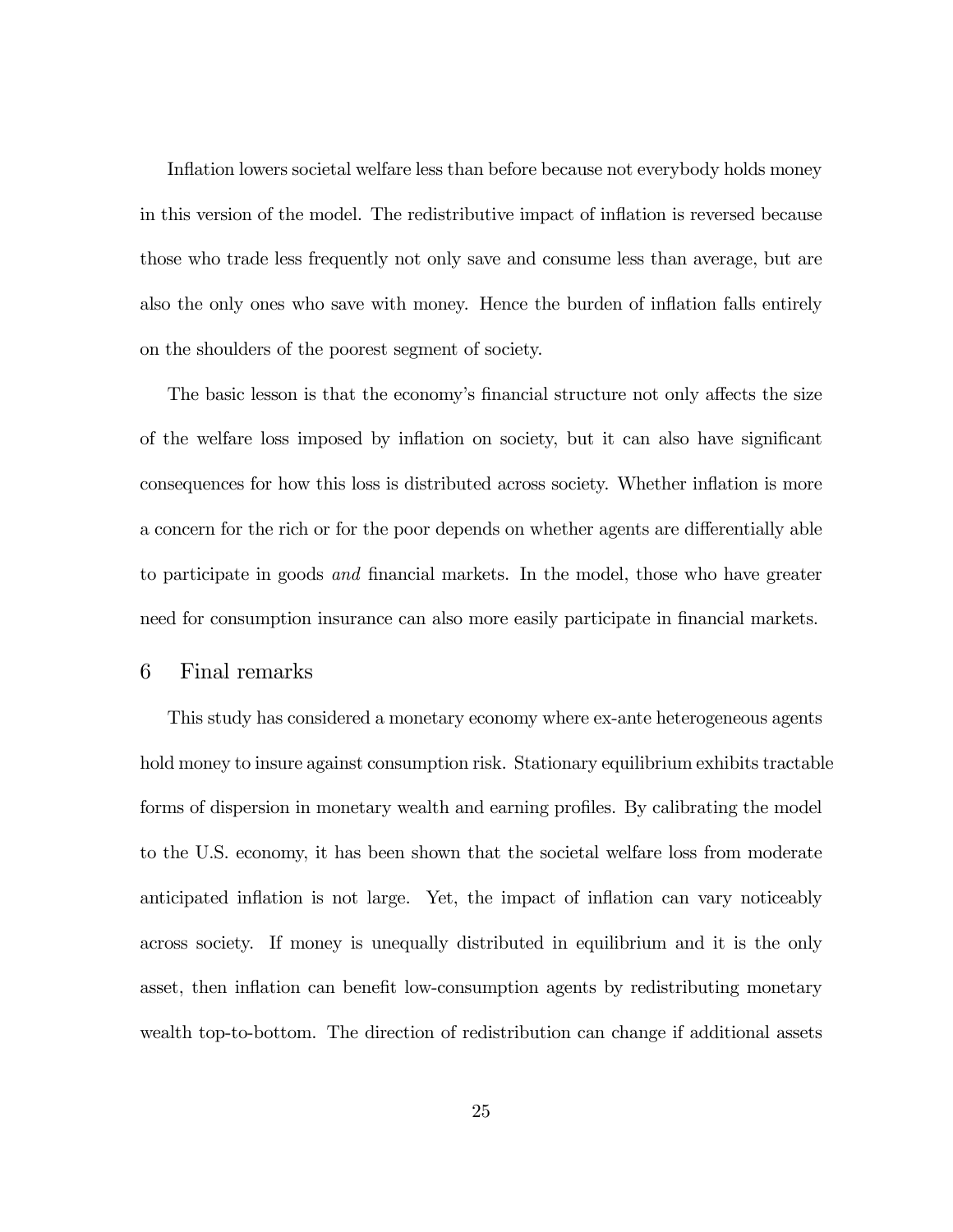exist that provide consumption insurance, because wealthier agents might prefer to hold less money than poorer agents. The lesson is that the burden of inflation can be unequally distributed across society, not only depending on frictions in trade but also on the financial structure of the economy. Camera, Chiu, and Molico (2009) takes this analysis a step further with a model capable of generating richer distributions of wealth and money.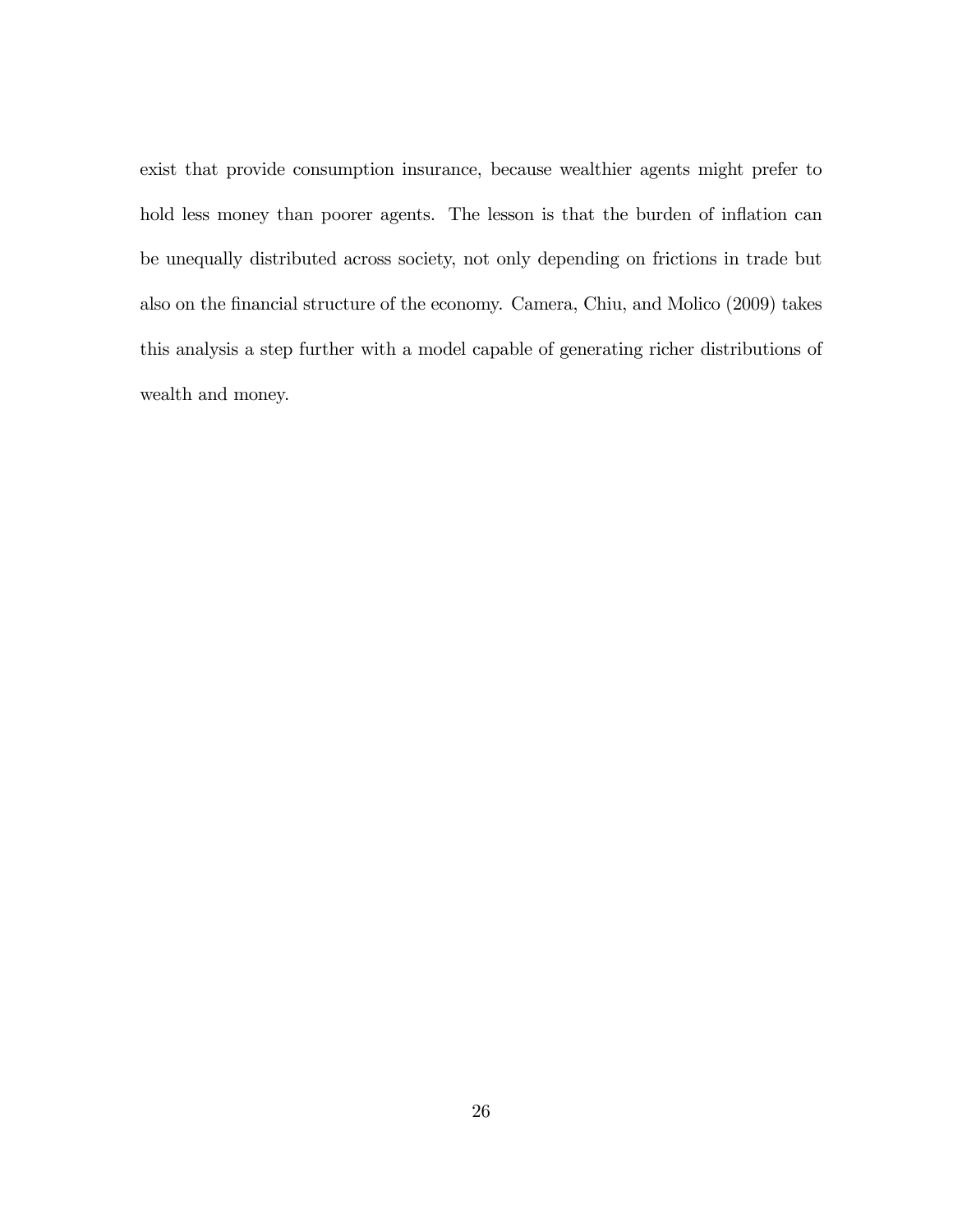#### References

- [1] Akyol, A., 2004. Optimal monetary policy in an economy with incomplete markets and idiosyncratic risk. Journal of Monetary Economics 51 (6), 1245-1269.
- [2] Albanesi, S., 2007. Inflation and inequality. Journal of Monetary Economics 54 (4), 1088-1114.
- [3] Aliprantis, C.D., Camera, G., Puzzello, D., 2007. Anonymous markets and monetary trading. Journal of Monetary Economics 54 (7), 1905-1928.
- [4] Andolfatto, D. (2009). On the societal benefits of illiquid bonds. Unpublished working paper, Simon Fraser University
- [5] Aruoba, S., Waller, C.J., Wright, R., 2007. Money and capital. Working Paper 07-14, FRB of Cleveland.
- [6] Bencivenga, V., Camera, G., 2007. Banks, liquidity insurance, and interest on reserves in a matching model of money. Unpublished manuscript.
- [7] Berentsen, A., Camera, G., Waller, C.J., 2005. The distribution of money balances and the non-neutrality of money. International Economic Review 46 (2), 465-487.
- [8] Bhattacharya J., Haslag, J.H., Martin, A., 2005. Heterogeneity, redistribution, and the Friedman rule. International Economic Review 46 (2), 437-454.
- [9] Boel, P., Camera, G., 2006. Efficient monetary allocations and the illiquidity of bonds. Journal of Monetary Economics 53 (7), 1693-1715.
- [10] Boel, P., Camera, G., 2009. Financial sophistication and the distribution of the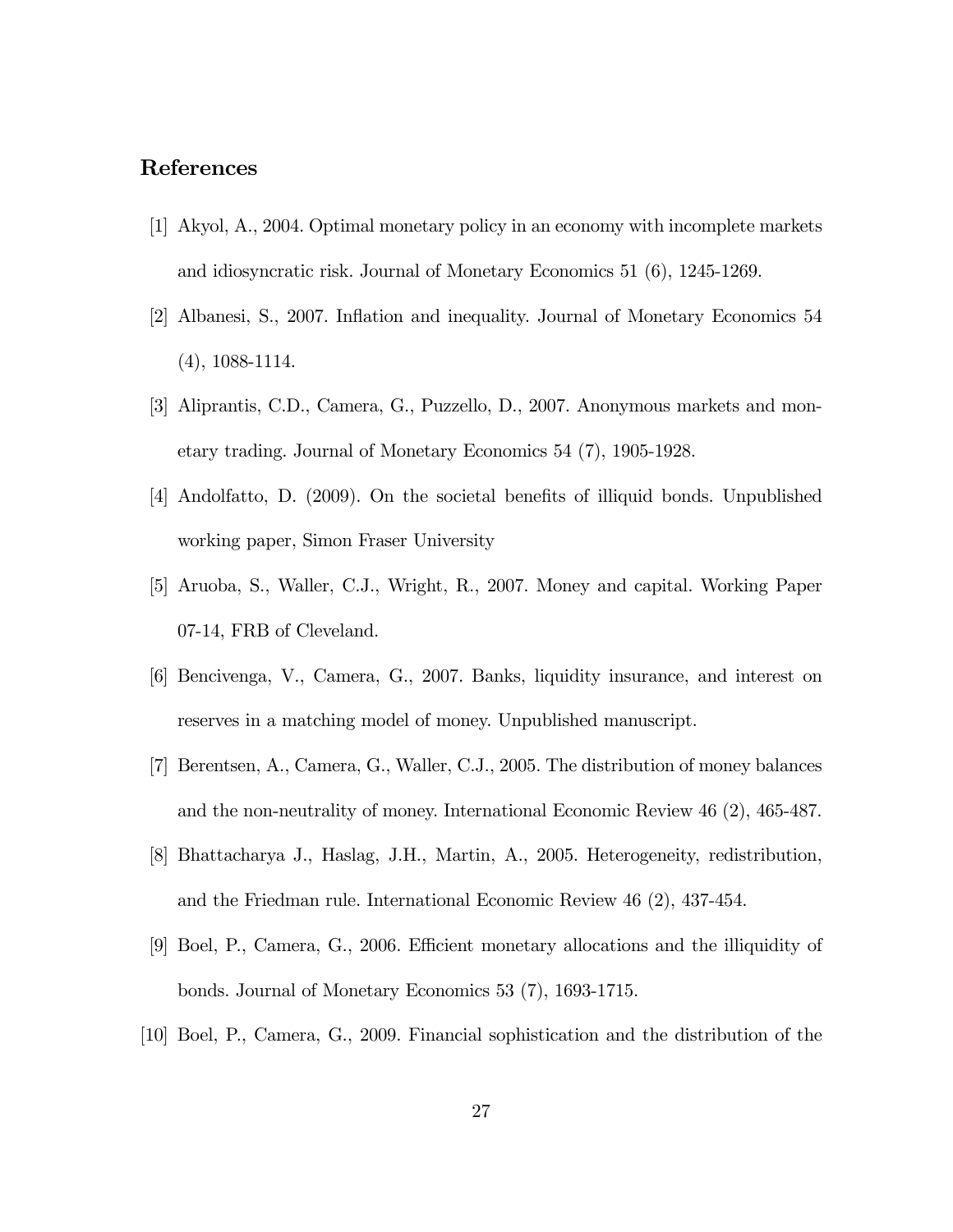welfare cost of inflation. Working Paper, Purdue University.

- [11] Camera, G., Chiu, J., Molico, M., 2008. A search model with illiquid bonds. Unpublished paper. Bank of Canada.
- [12] Chiu, J., Molico, M., 2007a. Idiosyncratic uncertainty, inflation, and welfare. Unpublished paper. Bank of Canada.
- [13] Chiu, J., Molico, M., 2007b. Liquidity, redistribution, and the welfare cost of inflation. Working Paper 2007-39, Bank of Canada.
- [14] Cooley, T.F., Hansen, G.D., 1989. The inflation tax in a real business cycle model. American Economic Review 79 (4), 733-748.
- [15] Economic Report of the President, 1996. Govt. Printing Office, Washington D.C.
- [16] Erosa, A., Ventura, G., 2002. On inflation as a regressive consumption tax. Journal of Monetary Economics 49 (4), 761-795.
- [17] Friedman, M., 1963. A Monetary History of the United States 1867-1960. Princeton University Press, Princeton.
- [18] Friedman, M., Schwartz, A.J., 1982. Monetary Trends in the United States and the United Kingdom, 1867-1975. University of Chicago Press, for the National Bureau of Economic Research, Chicago.
- [19] H.15 Selected Interest Rates, Federal Reserve Statistical Release.
- [20] Goldfeld, S., Sichel, D.E., 1990. The demand for money. In: Friedman, B.M., Hahn, F.H. (Eds.), Handbook of Monetary Economics. Elsevier, Amsterdam, pp.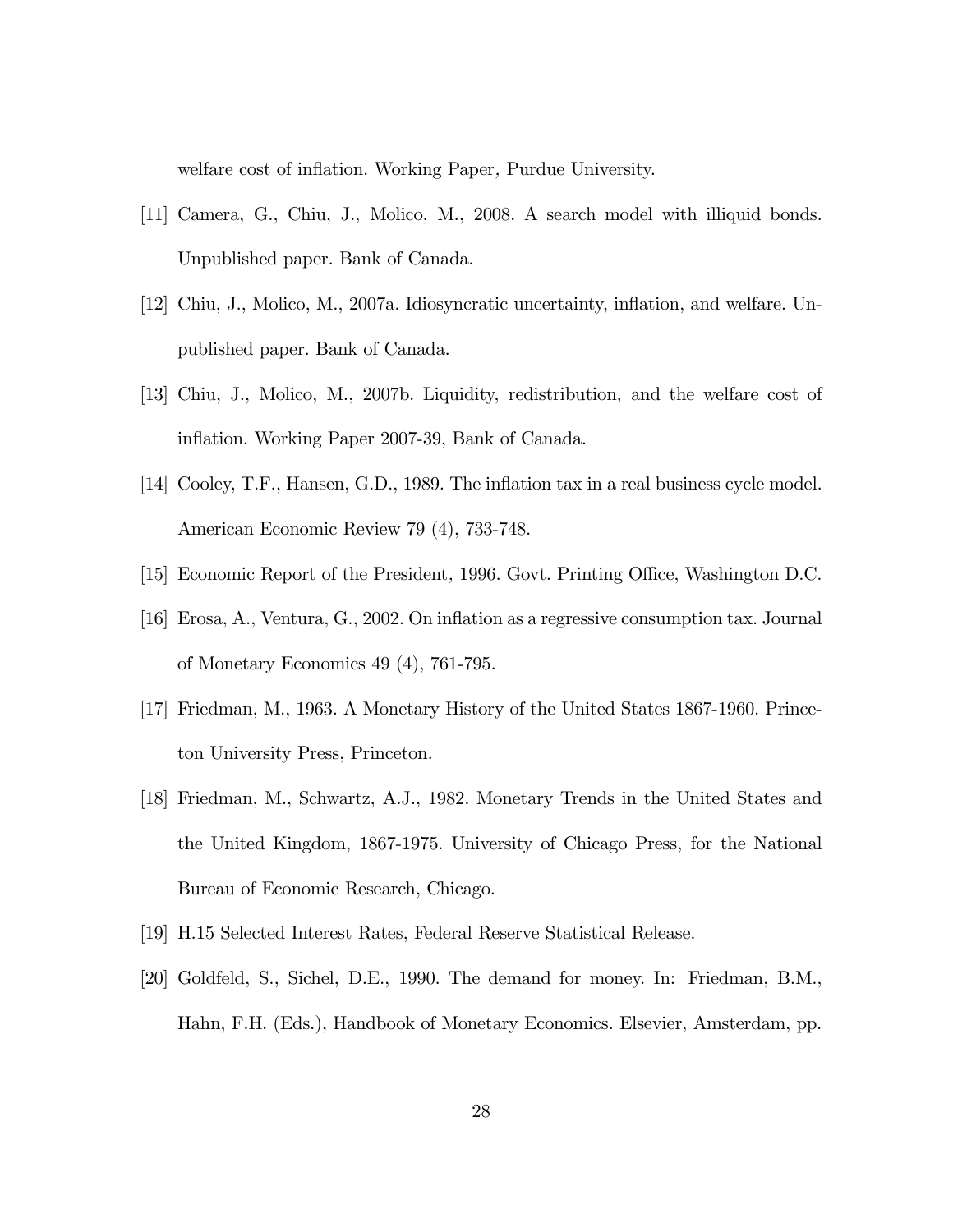299-356.

- [21] Imrohoroglu, A., 1992. The welfare cost of inflation under imperfect insurance, Journal of Economic Dynamics and Control 16(1), 79-91.
- [22] Lagos, R., Rocheteau, G., 2008. Money and capital as competing media of exchange. Journal of Economic Theory 142(1), 247-258.
- [23] Lagos, R., Wright, R., 2005. A unified framework for monetary theory and policy analysis. Journal of Political Economy 113 (3), 463-484.
- [24] Lucas, R., 2000. Inflation and welfare. Econometrica 68 (2), 247-274.
- [25] Molico, M., 2006. The distribution of money and prices in search equilibrium. International Economic Review 47 (3), 701-722.
- [26] Reed R., Waller, C.J., 2006. Money and risk sharing. Journal of Money, Credit and Banking 38 (6), 1599-1618.
- [27] Telyukova, I.A., Wright, R., 2007. A model of money and credit, with application to the credit card debt puzzle. Review of Economic Studies 75 (2), 629-247
- [28] U.S. Bureau of the Census, 1960. Historical statistics of the United States, colonial times to 1957. Govt. Printing Office, Washington D.C..
- [29] U.S. Office of Business Economics. The National Income and Product Accounts of the United States. Govt. Printing Office, Washington D.C..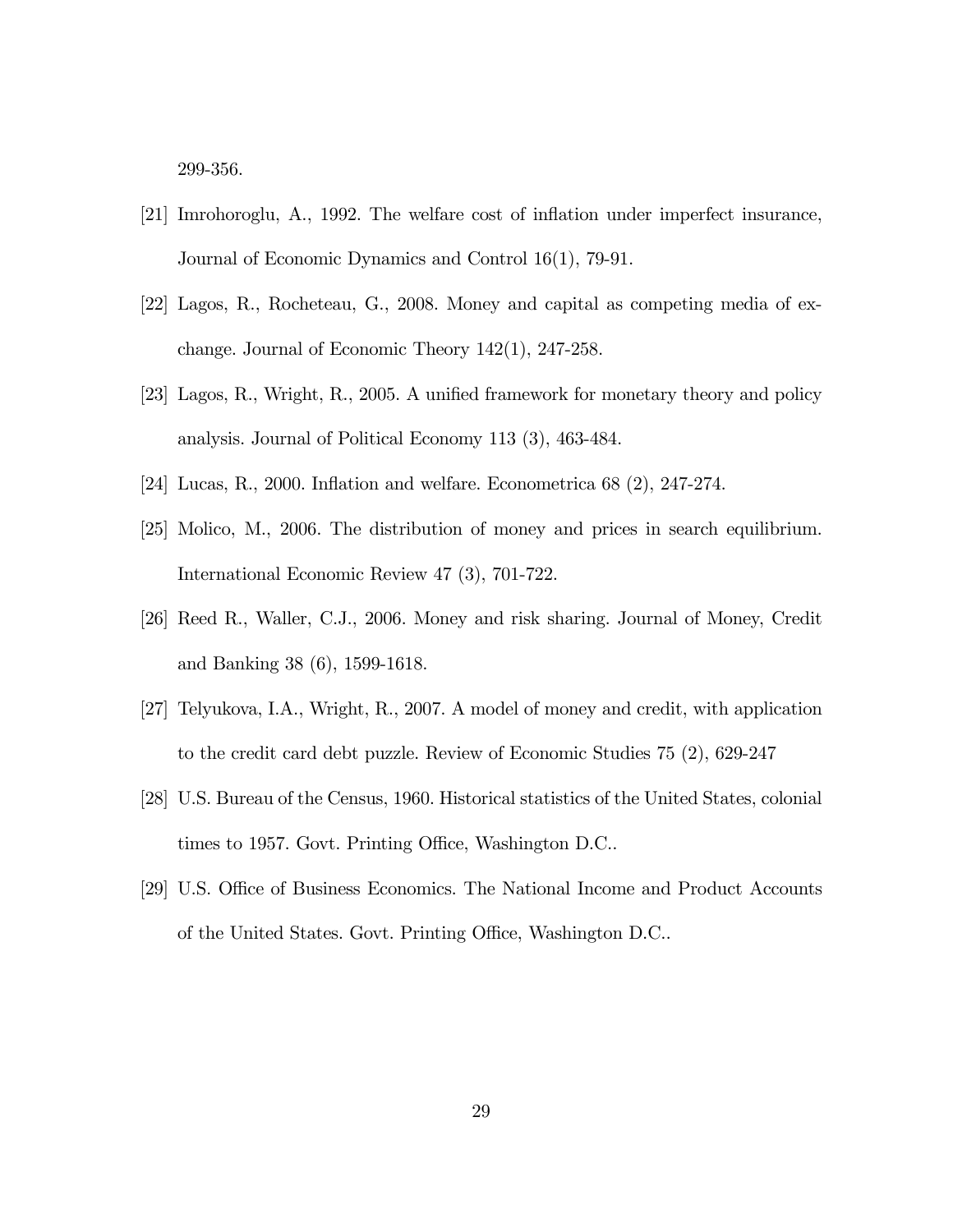

Figure 1: US money demand with fitted model.

Notes: Each circle identifies *M/PY* against *i*, for each year in the sample period 1929-2006. The solid line depicts the calibrated money demand  $L(i)$ . The dashed line depicts a calibrated money demand for a model where  $\alpha$  is selected to deliver the best possible fit.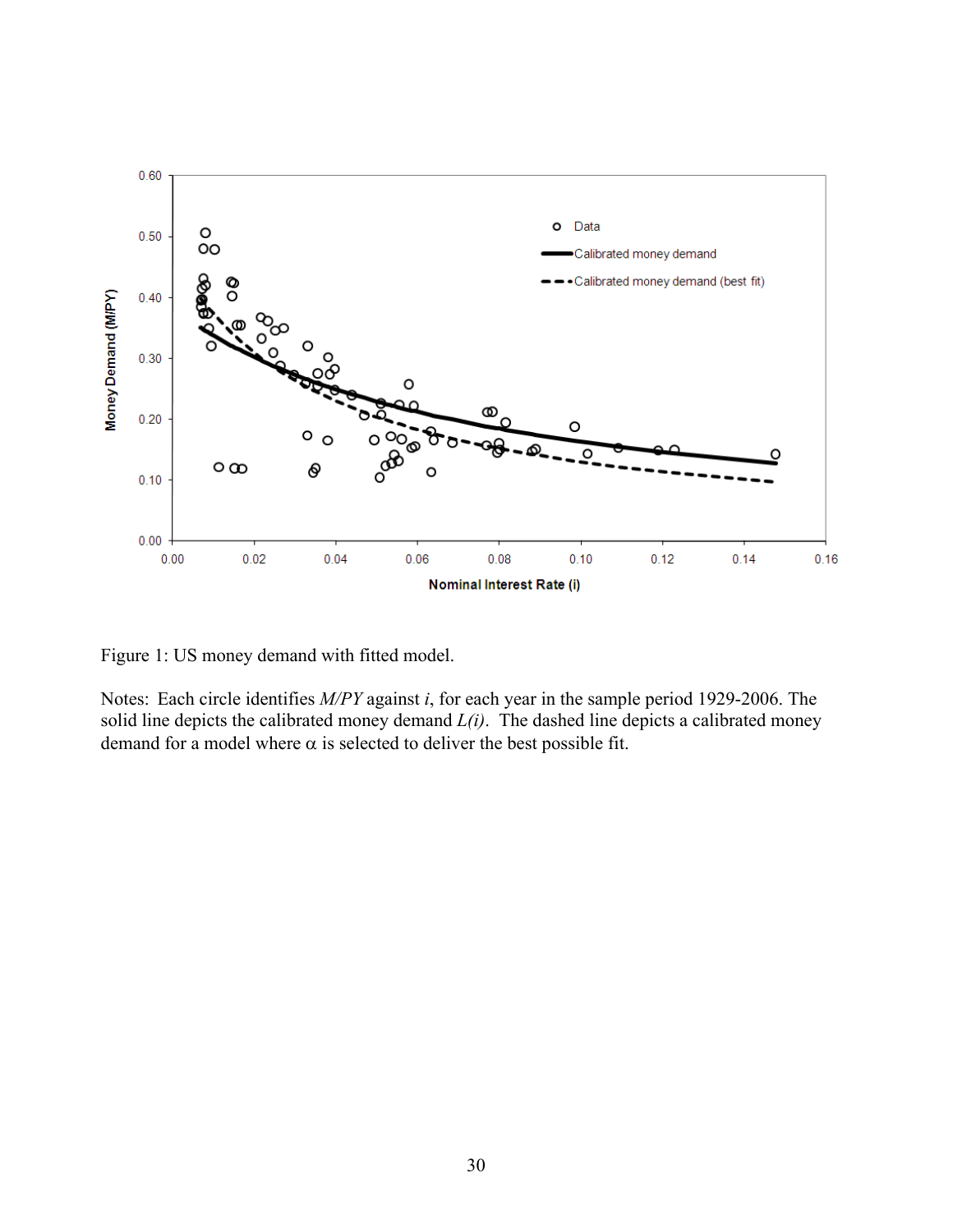|                             | <b>No Inflation</b> |            |                   | <b>Friedman Rule</b> |                |                   |
|-----------------------------|---------------------|------------|-------------------|----------------------|----------------|-------------------|
|                             | Average             | Top 40%    | <b>Bottom 60%</b> | Average              | <b>Top 40%</b> | <b>Bottom 60%</b> |
| Representative agent        | 0.868               |            |                   | 1.077                |                |                   |
|                             | (0.668)             |            |                   | (0.828)              |                |                   |
| Het. trade shocks           | 0.300               | 1.932      | $-0.787$          | 0.429                | 2.042          | $-0.646$          |
|                             | (0.222)             | (1.547)    | $(-0.662)$        | (0.327)              | (1.629)        | $(-0.541)$        |
| Het. trade shocks $+$ asset | 0.044               | $-0.023$   | 0.089             | 0.134                | $-0.006$       | 0.227             |
|                             | (0.037)             | $(-0.021)$ | (0.077)           | (0.079)              | $(-0.021)$     | (0.146)           |
| Het. productivity           | 0.868               | 0.891      | 0.790             | 1.078                | 1.128          | 0.911             |
|                             | (0.669)             | (0.690)    | (0.600)           | (0.830)              | (0.873)        | (0.684)           |

Table 1: Percentage welfare cost of 10 percent inflation relative to No Inflation and the Friedman rule.

Notes: Results for a quarterly specification of the model are in parentheses. Quarterly data are for the period 1947- 2006. M1 is seasonally adjusted and for each quarter we consider M1 from the third month of the quarter. For the period 1947-1958, M1 is from Friedman's *A Monetary History of the United States, 1857-1960*. For the period 1959-2006 it is from the FRED database at the St. Louis Fed. Output is annualized GDP from the U.S. BEA (quarterly data), so we divide each data point by 4. The price is GDP deflator from the U.S. BEA. The interest rate is the annualized yield of the 3 month T-bill from FRED (monthly data). To get a quarterly interest rate, we average the monthly data for each quarter and divide this average value by 4. The discount rate is now 0.01 so  $\beta$ = 0.99, and 10% annual inflation rate implies  $\pi$ -1=2.41% in the quarterly specification.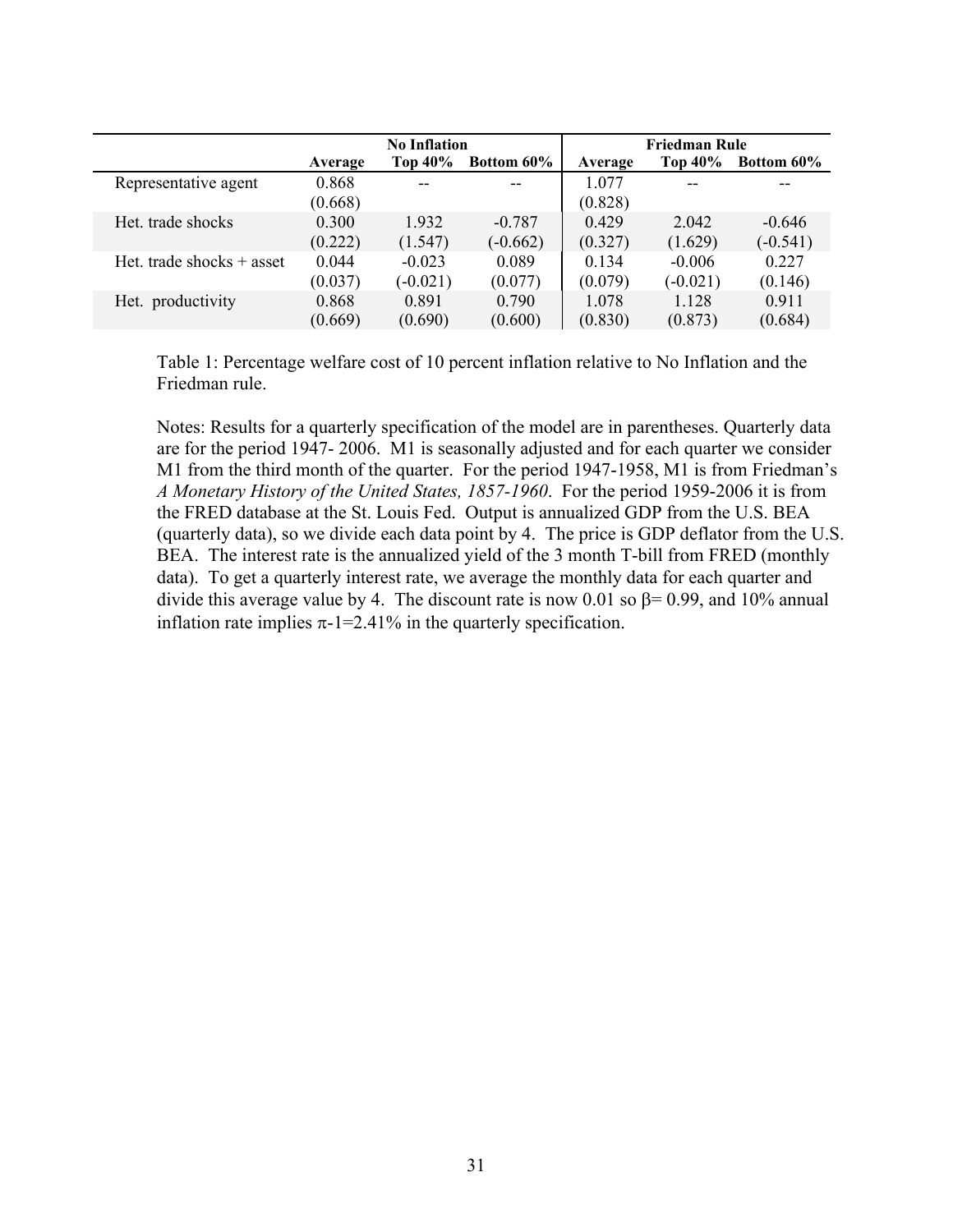

Figure 2: Percentage welfare costs of 10 percent inflation, relative to no inflation, against  $\alpha$ .

Notes: The figure is drawn for the model with heterogeneity in trade risk, so that  $\alpha_{L} < \alpha_{H}$ . The average value of the parameters  $\alpha_i$  is given the calibrated value  $\alpha$ =0.145 in the representative model given  $p=0.5$ .